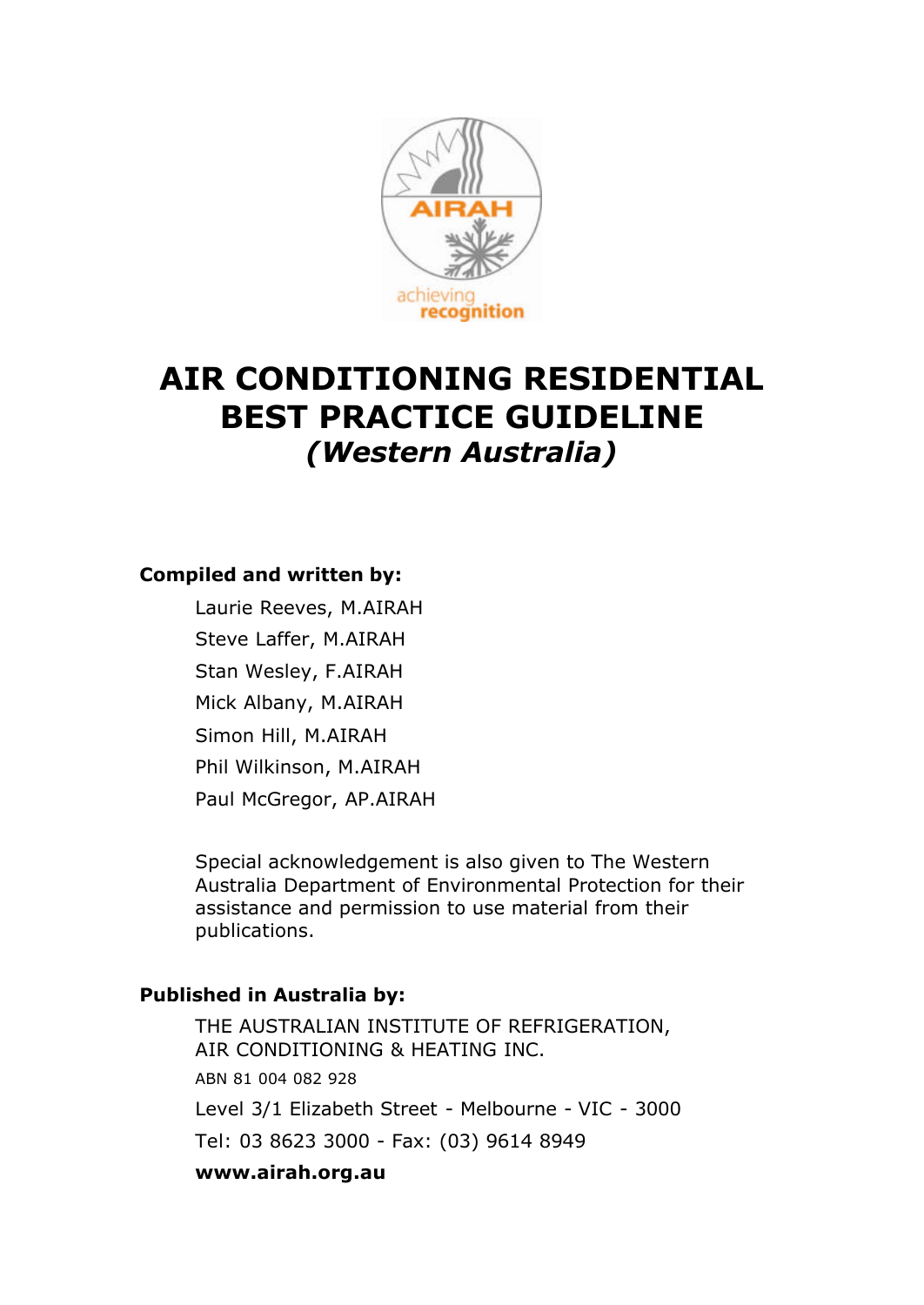## **Copyright AIRAH © 2003**

This document shall not be copied in part or as a whole without prior written permission from AIRAH.

### **DISCLAIMER**

The information and advice contained in this document is intended for use only by persons who have adequate technical training in the field appropriate to the contents of this document. This document has been compiled as an aid only and the information and advice should be verified before any person puts it to any use. The user should also establish the applicability of the information or advice in relation to any specific circumstances. While the information or advice is believed to be correct, the Australian Institute of Refrigeration, Air Conditioning and Heating Inc. disclaims responsibility for any inaccuracies contained within the document including those due to any negligence in the preparation and publication of the said document.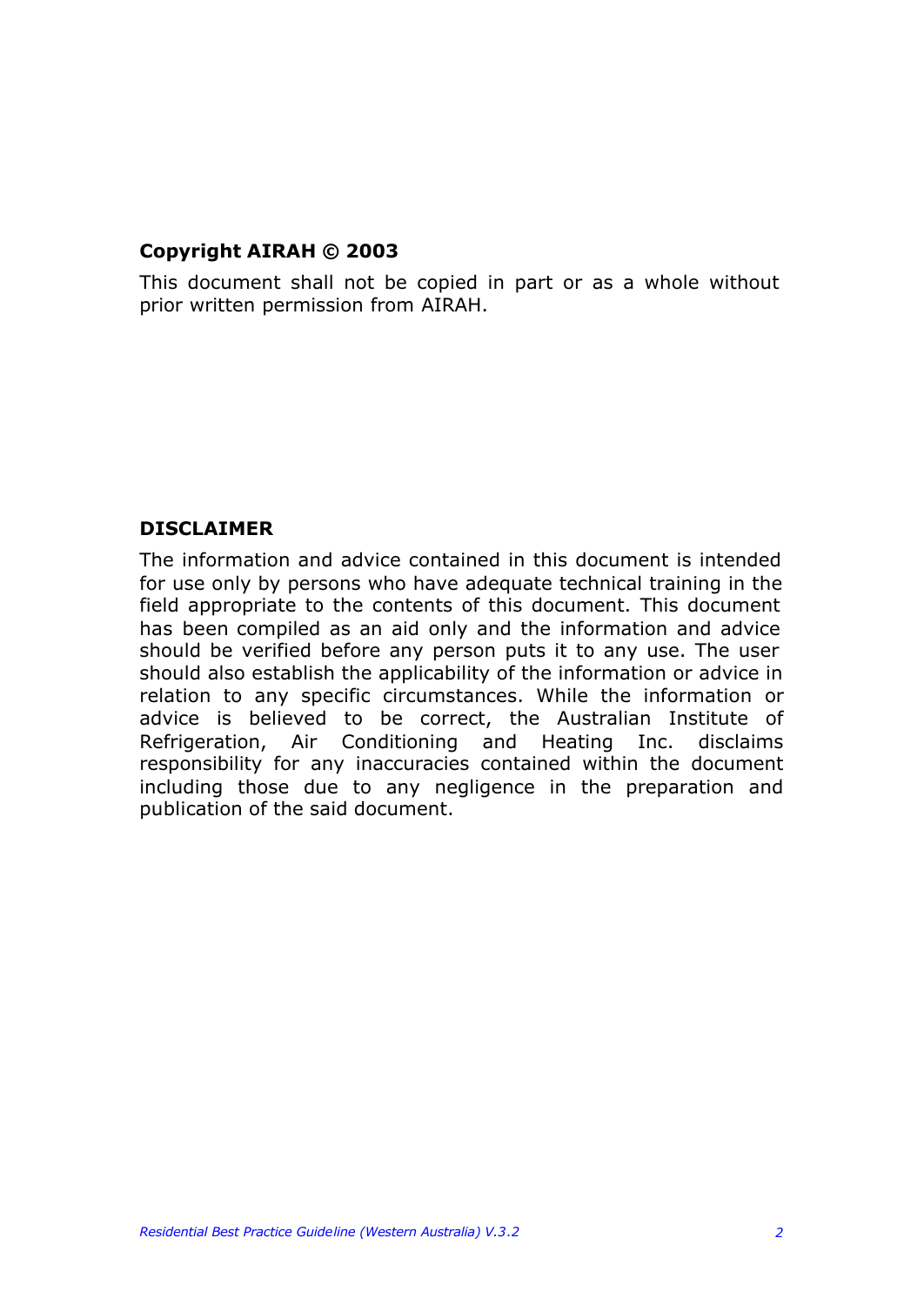# **Contents**

| Installers' Legal Responsibility for Noise 12                  |
|----------------------------------------------------------------|
|                                                                |
|                                                                |
|                                                                |
|                                                                |
| Practical steps to minimise air conditioner noise  17          |
| Where will the air conditioner be installed? 17                |
|                                                                |
|                                                                |
|                                                                |
| Estimating the Noise Impact on Neighbouring Properties 19      |
|                                                                |
|                                                                |
| Legislation, Regulations, Standards and Reference Material  29 |
|                                                                |
|                                                                |
|                                                                |
|                                                                |
|                                                                |
|                                                                |
|                                                                |
|                                                                |
| Appendix 2 - Worked Example of Influencing Factor and Assigned |
|                                                                |
| Appendix 3 - Definition of Types of Premises  37               |
|                                                                |
|                                                                |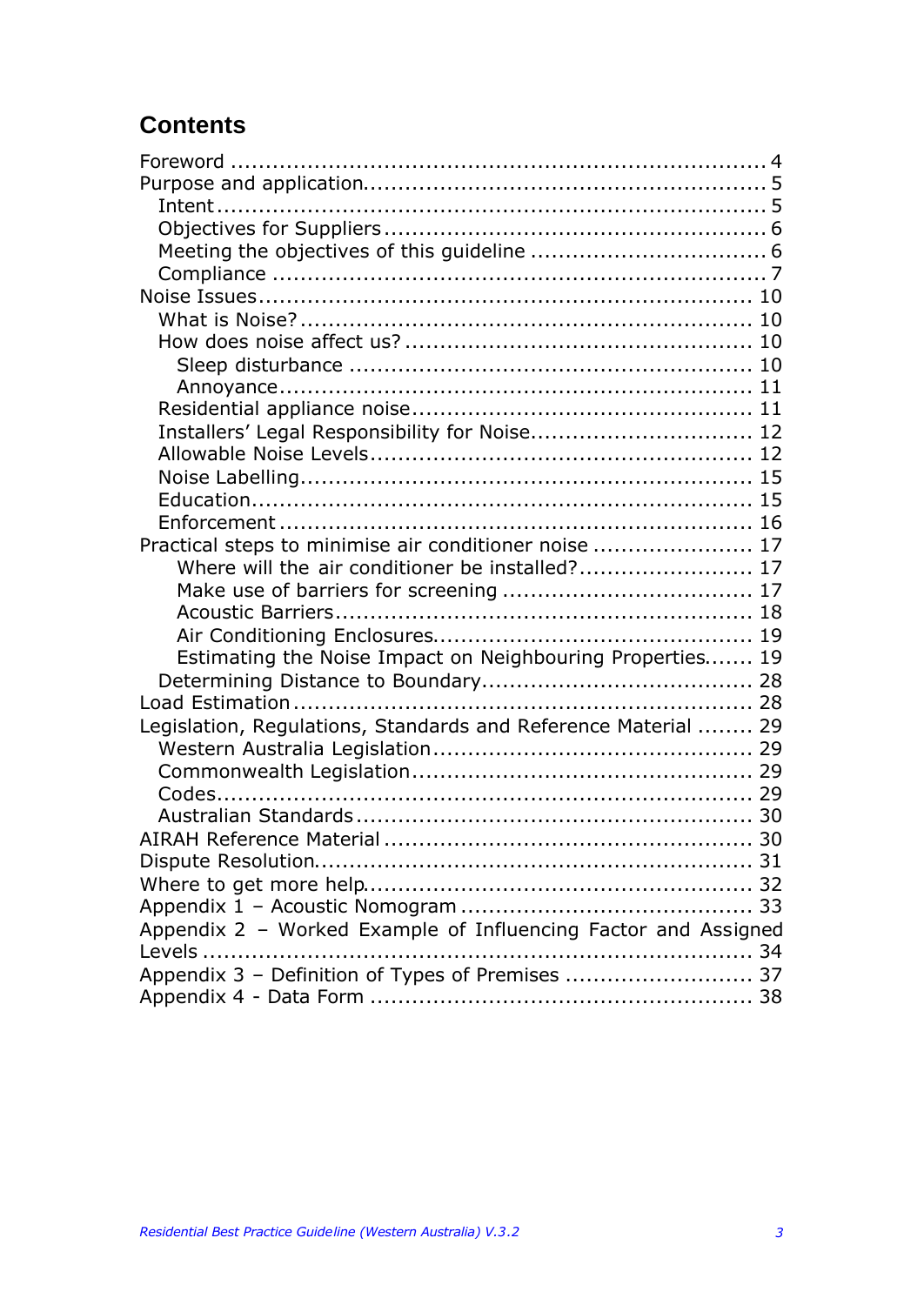## **Foreword**

The use of residential air conditioning systems in Australian homes has steadily increased over the last 10 years. Currently there are over 650,000 residential air conditioners sold in Australia annually and forward estimates indicate that this figure will continue to rise. The increase in use of residential systems has generated an increase in complaints about noisy air conditioners.

Noise is an integral part of our society today. No-one can escape noise completely, but if our towns and cities are to remain liveable, it is important to manage the negative impacts of environmental noise on people within their homes.

As a supplier, installer and maintainer of residential air conditioning systems, you have a professional obligation to make sure that every practical and reasonable effort is made not to compromise our quality of life through noise related issues.

AIRAH is pleased to be involved in the development of these guidelines which are aimed at improving installation practices thereby minimising and reducing inappropriate noise from air conditioning systems.

This document represents an important step forward in coordinating Council, community and industry action in managing environmental noise. It contains fundamental guidelines to protect both yourself and your customer from actions that may result in fines and/or legal action.

Follow the basic steps outlined in this booklet and help "design out the problem".

Jennifer Pelvin Chief Executive AIRAH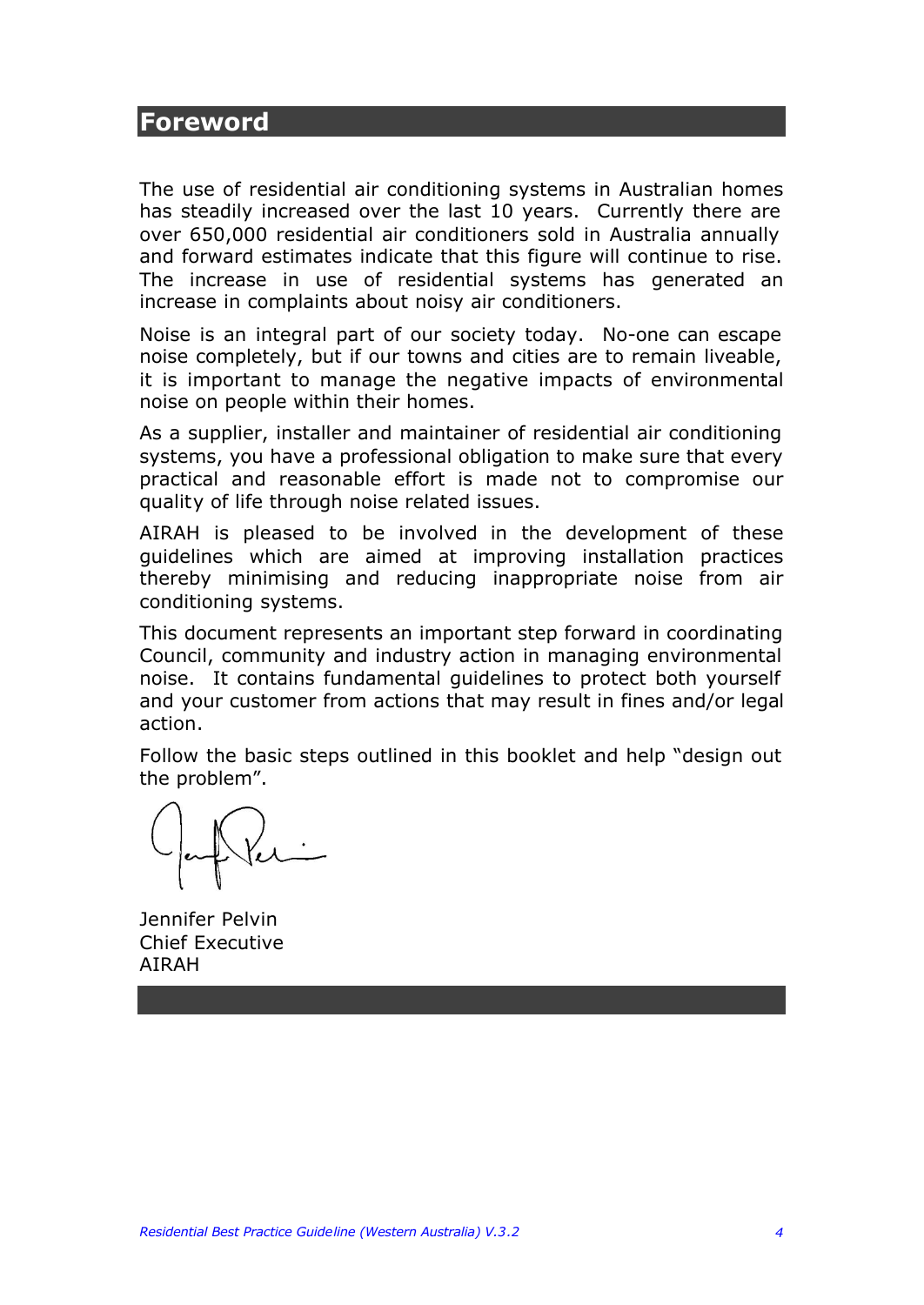# **Purpose and application**

The purpose of this Best Practice Guideline is to define a minimum level of service that AIRAH considers should be delivered by a Supplier**\*** in order to provide a quality result for a Customer. AIRAH does not monitor or control Suppliers who may use this Guideline and is not a party to any contract with which it may be used.

This Guideline is primarily intended to apply to air conditioning or heating systems for single residential dwellings, including individual apartments in a multi-residence building. It may also be used for individual small commercial systems, but does not apply to large or complicated commercial systems.

AIRAH has endeavoured to provide information that is relevant to typical residential air conditioning applications and that is correct at the time of publication. AIRAH may update this document from time to time, and will make updates available. However, it is the responsibility of the Supplier to ensure that all work is carried out in compliance with all current Legislation and the requirements of all applicable Standards, Codes and state and local Authorities.

# **Intent**

 $\overline{a}$ 

The intent of this Guideline is:

To enable all Suppliers to provide refrigerative air conditioning and heating systems that adequately meet the customer's needs and to minimise the risk of any Supplier bringing the industry into disrepute by:

- Using equipment that can't deliver its stated capacity.
- Offering to install equipment without accurately calculating how much cooling or heating (duty) is really needed.
- Installing equipment so that it can't meet the required duty or be properly maintained.
- Using unqualified, unskilled, unlicensed and/or inexperienced tradespersons to specify and install the equipment.

To give the Customer confidence that the selection of an air conditioning or heating system will meet their expectations of satisfactory operation and price, by:

- Noting the maximum/minimum ambient conditions at which the system will satisfy indoor temperatures.
- Ensuring alternative choices of equipment or systems are offered.
- Explaining all aspects of the price: inclusions, exclusions, maintenance work and likely additions.
- Stating what sort of service is really required and the cost of this service, indicating what has been included (and excluded) from any service agreement in the contract.

**<sup>\*</sup>** The term suppliers in this document refers to: suppliers, specifiers, installers and those maintaining air conditioning equipment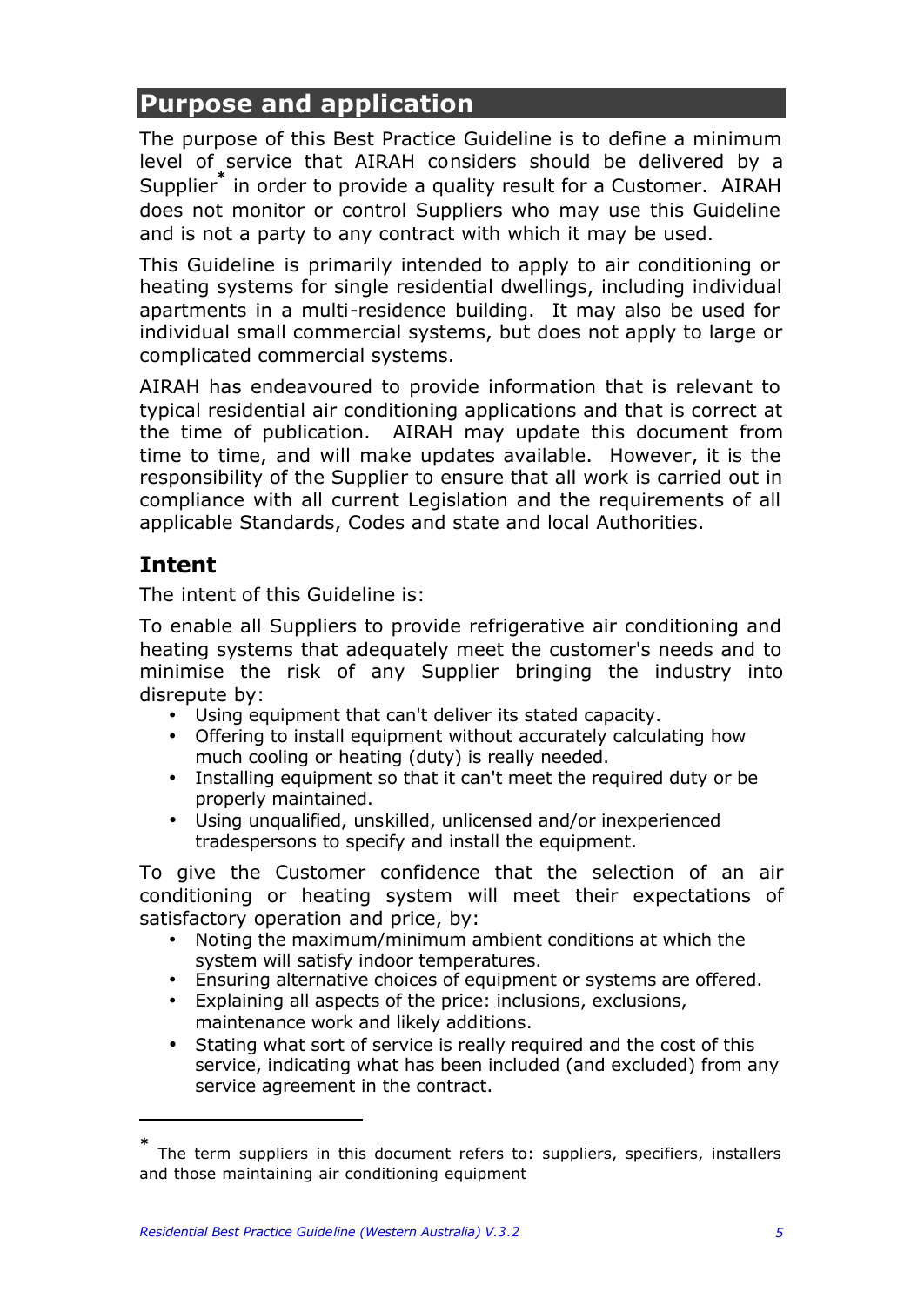# **Objectives for Suppliers**

The objectives of this Guideline are to ensure that the Supplier:

- Identifies the needs of the Customer.
- Provides professional advice and a written quotation.
- Provides a system that meets the identified needs of the Customer.
- Provides good quality equipment and installation.
- Provides professional after-sales service.

# **Meeting the objectives of this guideline**

The following items should be adhered to:

- 1. Educate your staff in this Best Practice Guideline.
- 2. Employ qualified trades people and ensure that all installation work is carried out under the supervision of a person licensed / registered for air conditioning / refrigeration work.
- 3. Tell your prospective customer that your firm designs systems and then selects, supplies, installs and commissions equipment, all in accordance with the AIRAH Residential Air Conditioning Best Practice Guideline.
- 4. Make sure that you know what your customer's real needs are, in regard to air conditioning and heating. Do they want:
	- A low price, or are they prepared to pay for the best possible air conditioning system?
	- Year-round comfort in all rooms, or just relief from outside extremes on the hottest or coldest days only?
	- Absolutely minimal noise that won't disturb the lightest sleeper, or a reasonably loud "drone"?
	- A system that makes it visually obvious that the home is air conditioned or one that is almost "invisible"?
	- Minimal running costs, or are running costs not an important issue?
	- A high efficiency unit defined by a high star rating.
- 5. Make sure that your customer knows what your proposal will really achieve. Does the customer:
	- know it will take time to cool-down or heat-up a home during extreme weather?
	- expect more rooms to be air conditioned than you are offering?
	- know the likely running costs per day? (or over the whole year?)
	- really know what noise level to expect from a residential air conditioning system?
	- know what it will look like, indoors and outdoors?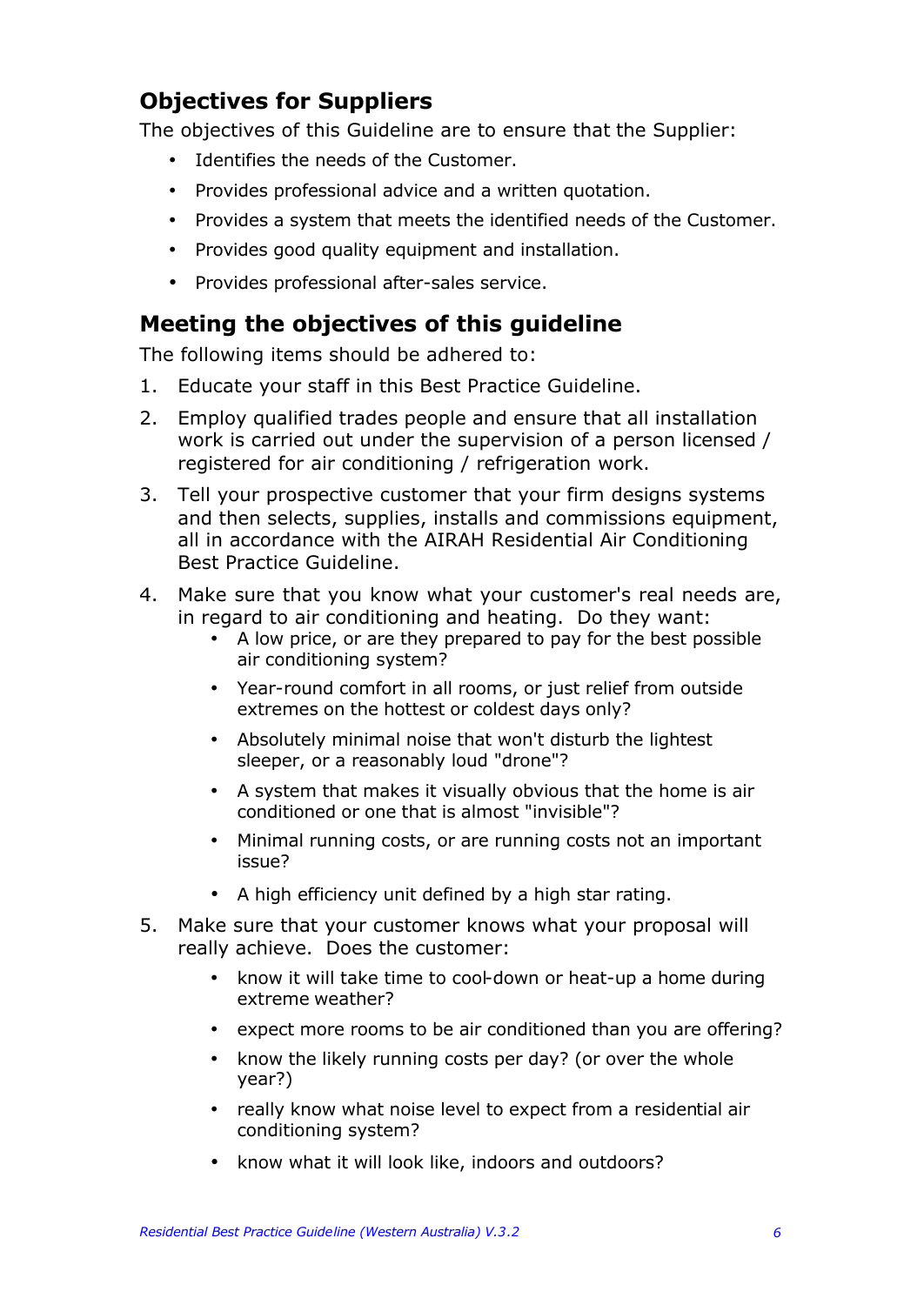- 6. Cooling and heating load estimates must only be carried out by experienced personnel, or under the supervision of experienced personnel, and include appropriate allowances for internal loads, infiltration, fan gains and duct heat gain/loss. The Supplier shall retain calculations on file for the duration of the warranty period.
- 7. Design outdoor conditions should be selected from AIRAH DA09, Load Estimation & Psychrometrics 'comfort' criteria for the nearest location, adjusted if necessary for the actual local climate. Note that design conditions only a few kilometres inland may be quite different from coastal locations.
- 8. Equipment selection must be based on the design indoor and outdoor conditions, adjusted if necessary to account for the installed plant configuration (e.g. heat gain from surroundings, recirculation). Unit capacity must be capable of achieving both the calculated sensible and total loads.
- 9. Where the building occupant does not plan to operate the plant continuously, but will switch it on say, after returning home on a very hot (or very cold) day, an appropriate "cool-down/warmup" allowance must be included in the calculated loads so the system has sufficient reserve capacity to reach comfort conditions in a reasonable time.
- 10. Ensure that your staff are familiar with the Australian Standards, Codes and Legislation applying to the installation and have access to appropriate reference documents. Refer to the AIRAH Residential Air Conditioning Best Practice Guideline.
- 11. Install systems with adequate space and access to carry out proper maintenance. Where the Customer is unwilling to provide adequate space or access, explain and confirm in writing the likely effect in terms of ongoing costs and unsatisfactory or reduced plant life.

## **Compliance**

A Supplier shall not advertise use of this Best Practice Guideline unless it is used and fully complied with on all applicable projects (except when specifically excluded by the Customer).

Compliance with this Guideline involves completion of all requirements that are relevant to the project, as initialled on the copy of this Guideline supplied with the quotation. The Supplier will indicate compliance with the Best Practice Guideline by completing the Data Form on the last pages of this booklet and leaving it with the Customer.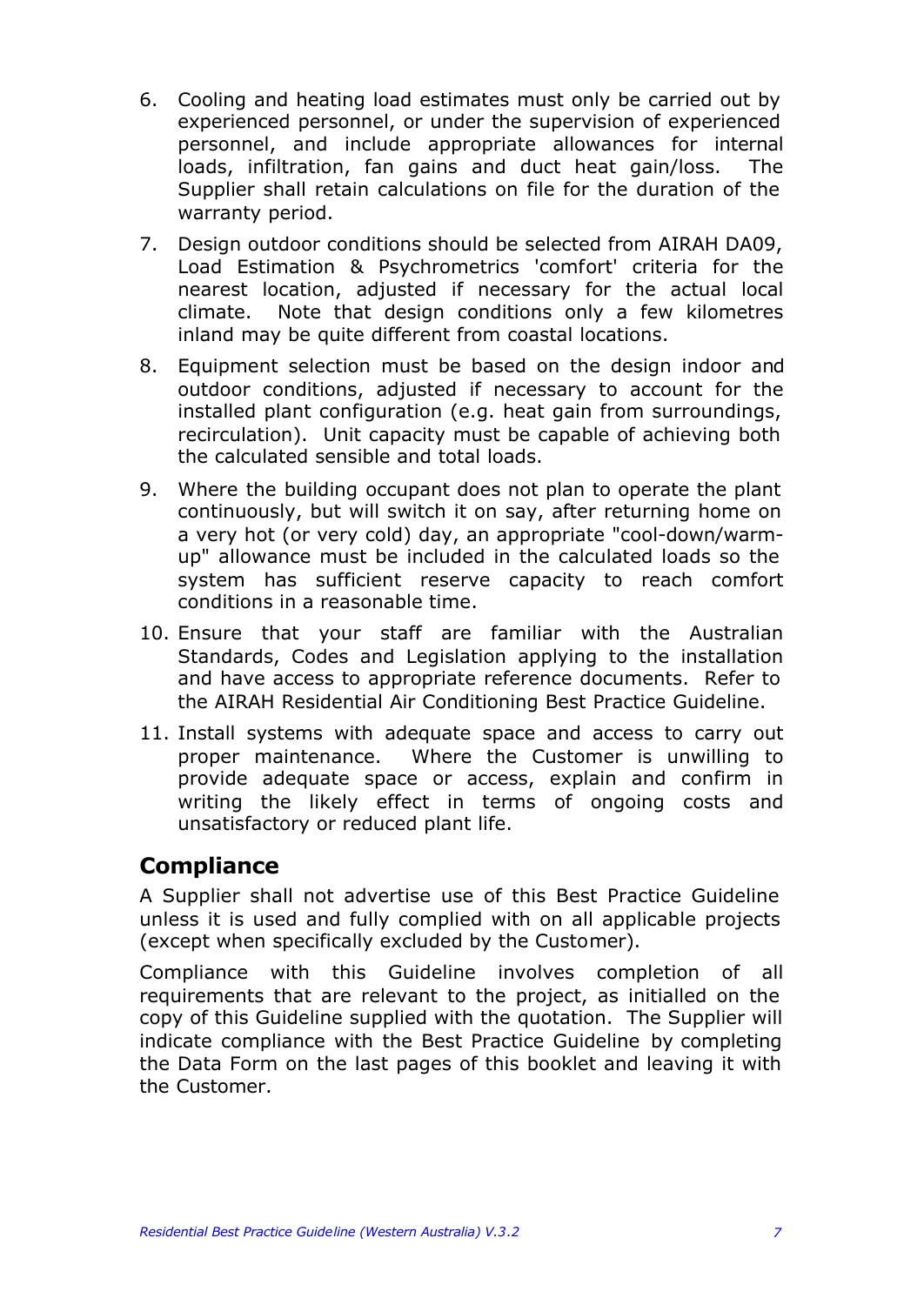The following checklist should be adhered to by the Supplier.

| <b>BEST PRACTICE CHECKLIST</b> |                                                                                                                                                                                                                               |  |  |  |  |  |
|--------------------------------|-------------------------------------------------------------------------------------------------------------------------------------------------------------------------------------------------------------------------------|--|--|--|--|--|
| Phase                          |                                                                                                                                                                                                                               |  |  |  |  |  |
|                                | Arrive at the agreed time. If an appointment cannot be<br>kept, advise the Customer in advance and agree an<br>alternative time.                                                                                              |  |  |  |  |  |
|                                | Inspect the site and discuss the Customer's requirements to<br>identify their needs.                                                                                                                                          |  |  |  |  |  |
|                                | Suggest alternatives if appropriate. If requested, provide<br>indicative pricing for each.                                                                                                                                    |  |  |  |  |  |
|                                | Agree the system type to be used.                                                                                                                                                                                             |  |  |  |  |  |
|                                | Determine required equipment capacity using an<br>appropriate calculation method.                                                                                                                                             |  |  |  |  |  |
|                                | Determine Local Council requirements (if any) in relation to<br>the works.                                                                                                                                                    |  |  |  |  |  |
|                                | Provide a detailed quotation including:                                                                                                                                                                                       |  |  |  |  |  |
| QUOTATION                      | Calculated heating and cooling capacity, stating<br>calculation method used, indoor and outdoor<br>temperatures for Summer and Winter used for<br>calculations and expected indoor temperature<br>tolerances.                 |  |  |  |  |  |
|                                | Description of the system to be provided (equipment<br>manufacturer, heating and cooling capacity at stated<br>indoor and outdoor conditions, noise levels, number<br>and location of outlets, zones, controls and the like). |  |  |  |  |  |
|                                | Statement on required/recommended noise levels and<br>the extent of the Supplier's responsibility.                                                                                                                            |  |  |  |  |  |
|                                | Price and payment schedule.                                                                                                                                                                                                   |  |  |  |  |  |
|                                | Inclusions and exclusions (Council<br>application/fees/requirements, power supply,<br>supports/plinth, drainage, covers for exposed piping<br>and wiring, cleanup, rubbish removal and the like).                             |  |  |  |  |  |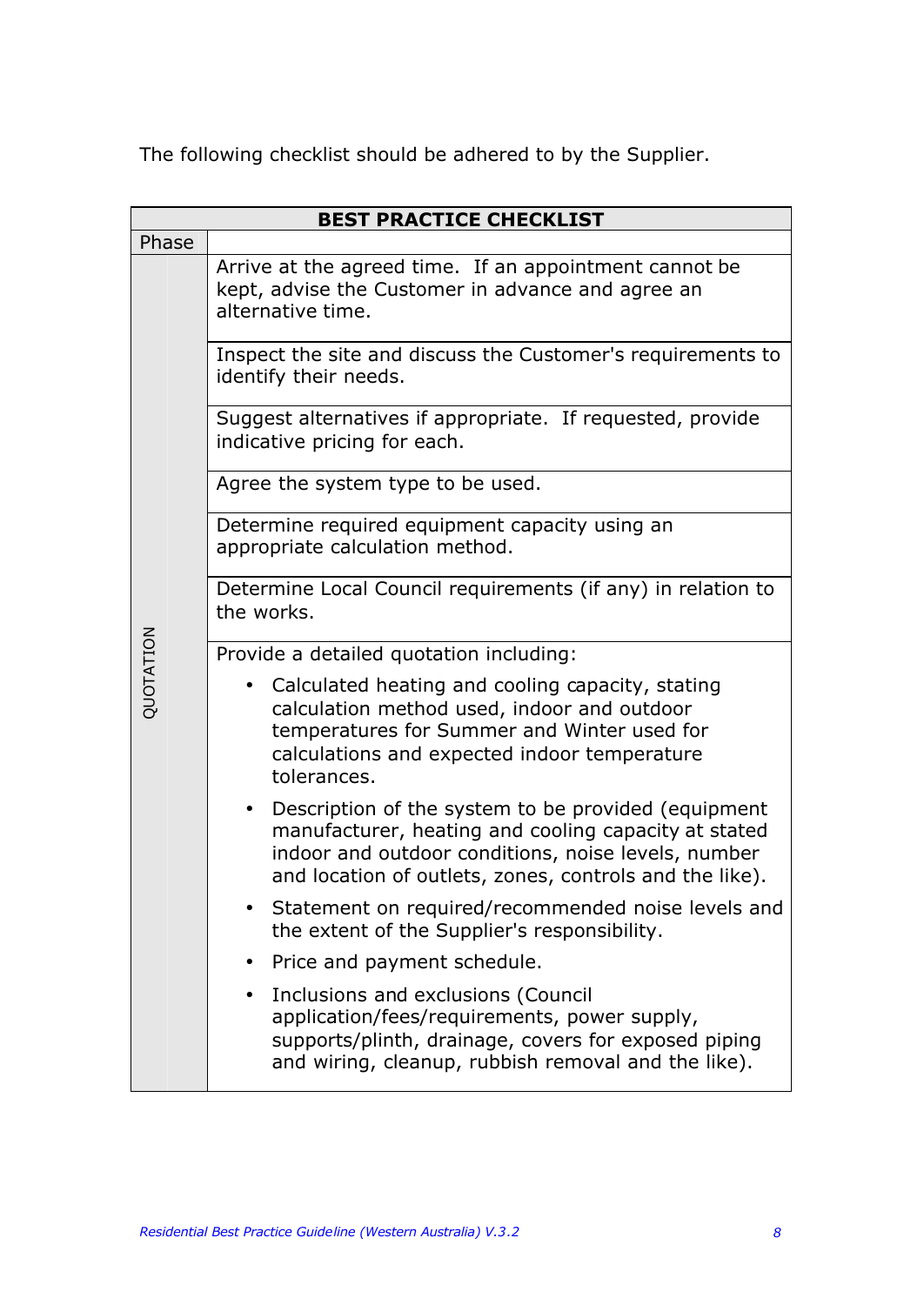|              | <b>BEST PRACTICE CHECKLIST</b>                                                                                                                                                                                                                                                                                                                                                                                                                                                                           |  |  |  |  |
|--------------|----------------------------------------------------------------------------------------------------------------------------------------------------------------------------------------------------------------------------------------------------------------------------------------------------------------------------------------------------------------------------------------------------------------------------------------------------------------------------------------------------------|--|--|--|--|
| Phase        |                                                                                                                                                                                                                                                                                                                                                                                                                                                                                                          |  |  |  |  |
| QUOTATION    | Warranty (length, conditions and exclusions).<br>$\bullet$<br>Insurance (what is and is not covered by the<br>Supplier's policy).<br>Details of recommended servicing frequency and<br>exclusions. Nominate price of full service for first<br>year.<br>A copy of this Best Practice Guideline, with initials<br>against the requirements that will be completed.<br>Declaration by a management representative that the<br>work will be carried out in accordance with this Best<br>Practice Guideline. |  |  |  |  |
|              | A 10 day cooling off period applies to door to door sales.<br>Otherwise no cooling off period applies.                                                                                                                                                                                                                                                                                                                                                                                                   |  |  |  |  |
|              | Check local regulations on the type of warranty to be<br>provided                                                                                                                                                                                                                                                                                                                                                                                                                                        |  |  |  |  |
|              | Utilise equipment from established manufacturers capable<br>of providing spare parts and technical backup.                                                                                                                                                                                                                                                                                                                                                                                               |  |  |  |  |
|              | Ensure installation is performed by, or under the<br>supervision of qualified, licensed/registered personnel.                                                                                                                                                                                                                                                                                                                                                                                            |  |  |  |  |
| INSTALLATION | Ensure equipment, materials and installation is in<br>accordance with all relevant legislation and Australian<br>Standards and Best Practice Programs.                                                                                                                                                                                                                                                                                                                                                   |  |  |  |  |
|              | Commission the equipment with calibrated instruments and<br>an established checklist, using experienced personnel. A<br>copy of the completed checklist shall be provided to the<br>Customer.                                                                                                                                                                                                                                                                                                            |  |  |  |  |
|              | Provide the Customer with operating instructions and a<br>(brief) schedule of recommended maintenance.                                                                                                                                                                                                                                                                                                                                                                                                   |  |  |  |  |
|              | For at least two years after installation, remind the<br>Customer when a routine service is recommended. Service<br>visits for the first year shall be at the fixed price nominated<br>in the quotation.                                                                                                                                                                                                                                                                                                 |  |  |  |  |
| AFTER SALES  | Utilise a service checklist and provide a copy to the<br>Customer after each service.                                                                                                                                                                                                                                                                                                                                                                                                                    |  |  |  |  |
|              | Promptly attend to any defects identified during the<br>warranty period.                                                                                                                                                                                                                                                                                                                                                                                                                                 |  |  |  |  |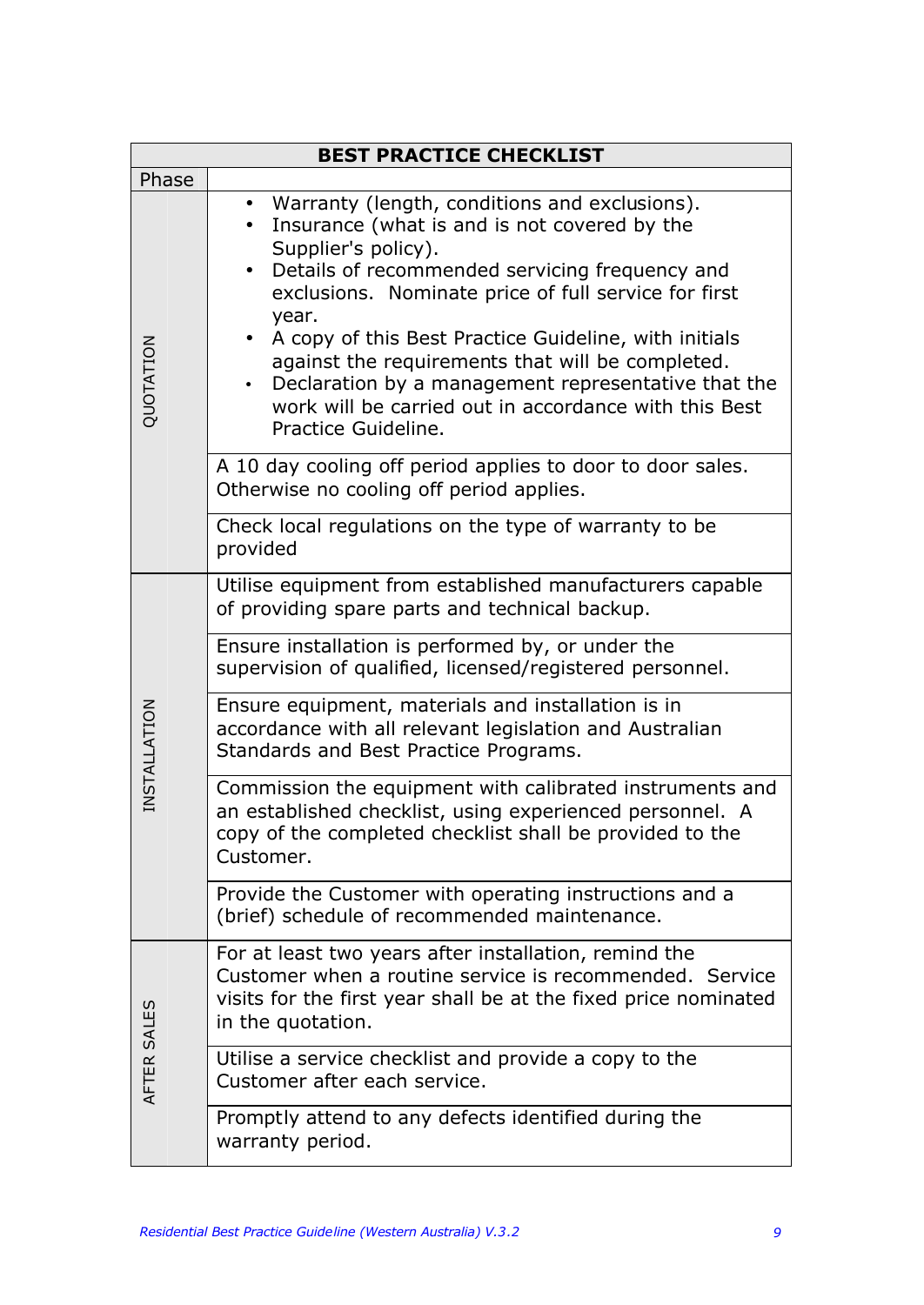# **Noise Issues**

# **What is Noise?**

When environmental noise reaches elevated levels in our living spaces, it can have significant impacts on our health and well being by disturbing sleep and interfering with relaxation and communication.

Noise by definition is sound that is unwanted or unpleasant in some way. Due to the range of noise that can be heard by the human ear, a scale



was developed called the 'decibel scale' (dB(A)), which is used to represent how loud a particular noise is.

## **How does noise affect us?**

When noise becomes too loud in our living places, it can have significant impact on our health and wellbeing by disturbing and preventing sleep, relaxation and communication. Noise can also affect our performance, learning and stress levels.

The level of annoyance experienced from the noise depends on the level of the noise, type of noise, how often it occurs, how long it goes for, time of day or night and the individual's own tolerance.

## **Sleep disturbance**

Sleep is necessary for the basic physical and mental functioning of healthy people. Noise can interfere with sleep in a number of ways. It can:

- prevent people from falling asleep
- cause awakenings
- interrupt quality of sleep
- affect performance and mood the next day

Research also indicates exposure to night time noises also induce secondary effects, so-called after effects. These effects that can be measured the day after the night-time disturbance and are detected while the individual is awake. The secondary effects include reduced perceived sleep quality, increased fatigue, depressed mood or well-being, and decreased performance.

Research has shown that sleep disturbance is complex and dependant on a number of factors, including the level of nuisance noise compared with the background noise, frequency of the noise and the percentage of low-range components within the nuisance noise. This combined with particular individual attributes (such as stress levels, medical conditions and level of hearing) can all lead to sleep disturbance.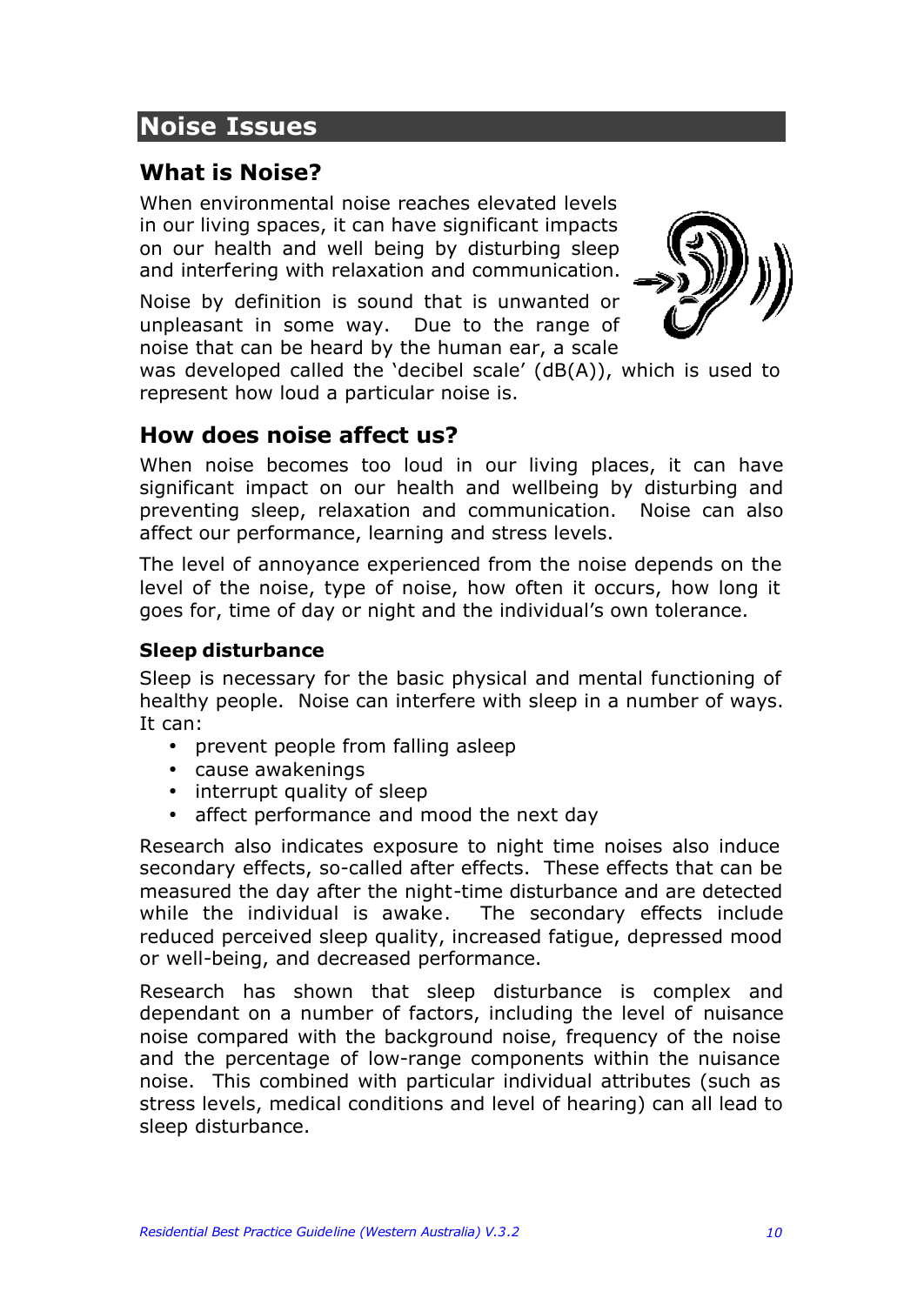### **Annoyance**

The term 'annoyance' is typically used to sum up the negative emotions people express to unwanted noise that impacts on their ability to undertake activities such as sleeping, relaxing or reading. These emotions can include anger, dissatisfaction, agitation and helplessness.

Annoyance levels are influenced by:

- the level of noise
- type of noise
- how often it occurs
- how long it goes for
- the time of day or night



• psycho-social factors such as the individuals ability to shut out the noise, their emotional status and disposition to the noise

Noise annoyance can result in changes in behaviour, such as closing windows, not using balconies and turning up the television volume. In some cases annoyance can be extreme and can lead to aggression.

## **Residential appliance noise**

Changing lifestyles and new technologies have seen the increased use of powered appliances. Air conditioner noise complaints made to city councils have greatly increased over the past few years and may be attributed to a number of factors including a decrease in distance between neighbours due to an increase in high density living, combined with an increase in domestic air conditioning sales.

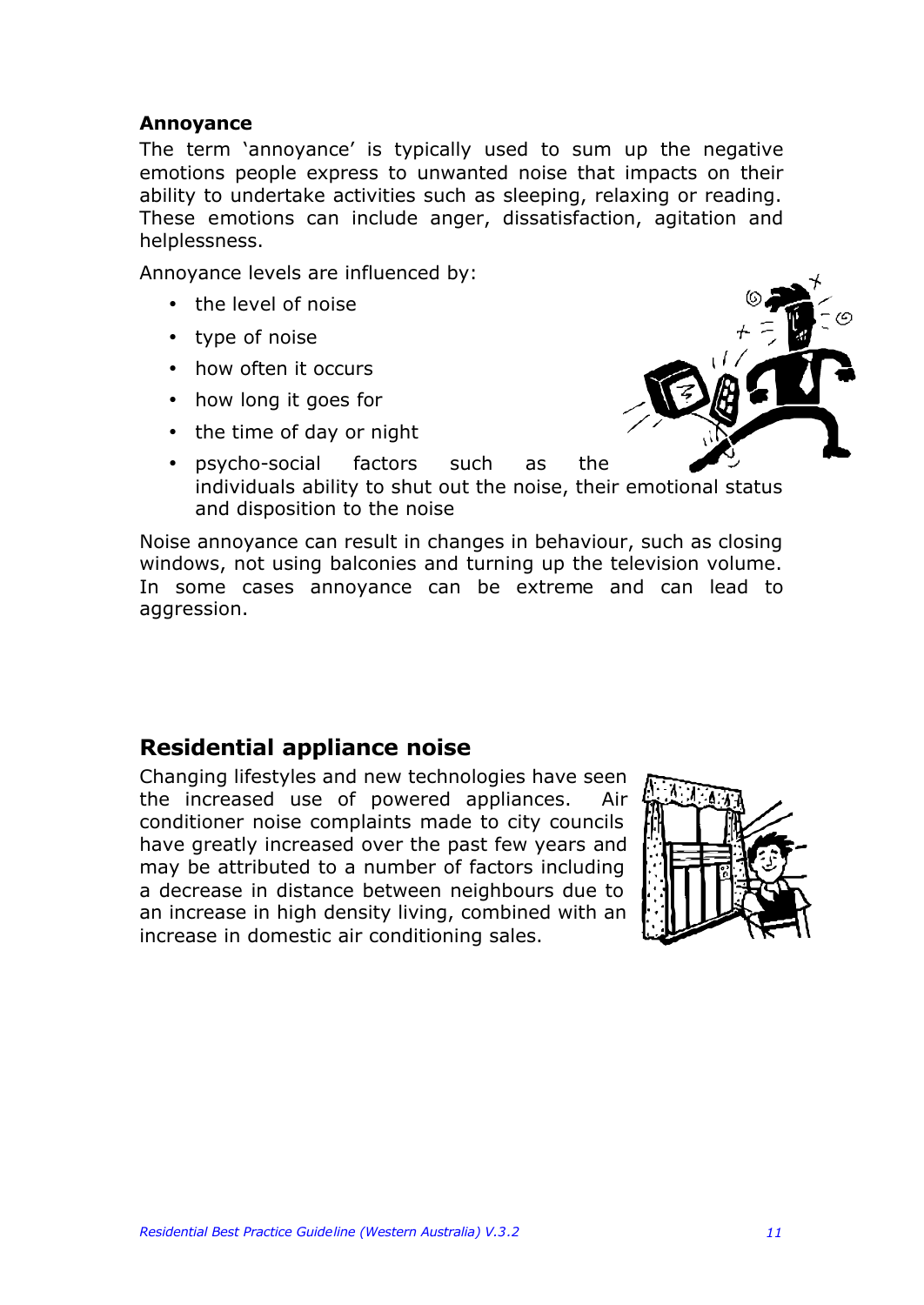## **Installers' Legal Responsibility for Noise**

It is very important that installers understand they can be held legally responsible if equipment they have installed exceeds prescribed noise limits, and they can incur heavy fines if convicted.

Section 80(1) of the *Environmental Protection Act 1986* generally states that a person who installs any equipment which emits unreasonable noise commits an offence. Section 80(2) generally states that if the occupier of a premises is convicted of committing an offence under the Act, they can recover the cost of fines and court fees from the installer. The penalty for an offence under section 80(1) is \$5000 for an individual or body corporate. See page 29 for where to obtain a full copy of the Act.

It is also worthwhile to note that legal responsibility is not placed on the retailer or supplier. Suppliers should be aware that installers may not legally be able to install equipment if it creates excessive noise.

## **Allowable Noise Levels**

The *Environmental Protection (Noise) Regulations 1997* include noise limits for air conditioners. Local governments are responsible for enforcing these limits at houses and units. There are different assigned levels for different times of day. For each time period there are three separate noise levels that air conditioners must comply with. These levels relate to what proportion of time different levels of noise are allowed for.

- $L_{A10}$  means a noise level which is not to be exceeded for more than 10% of the time, eg for more than 10 minutes in 100 minutes.
- $\bullet$  L<sub>A1</sub> means a noise level which is not to be exceeded for more than 1% of the time, eg. For more than one minute in 100 minutes.
- $L_{\text{Amax}}$  means a noise level which is not to be exceeded at any time.

In terms of air conditioner noise, LAmax might be used to measure a sharp, loud banging noise that occurs for less than 1% of the time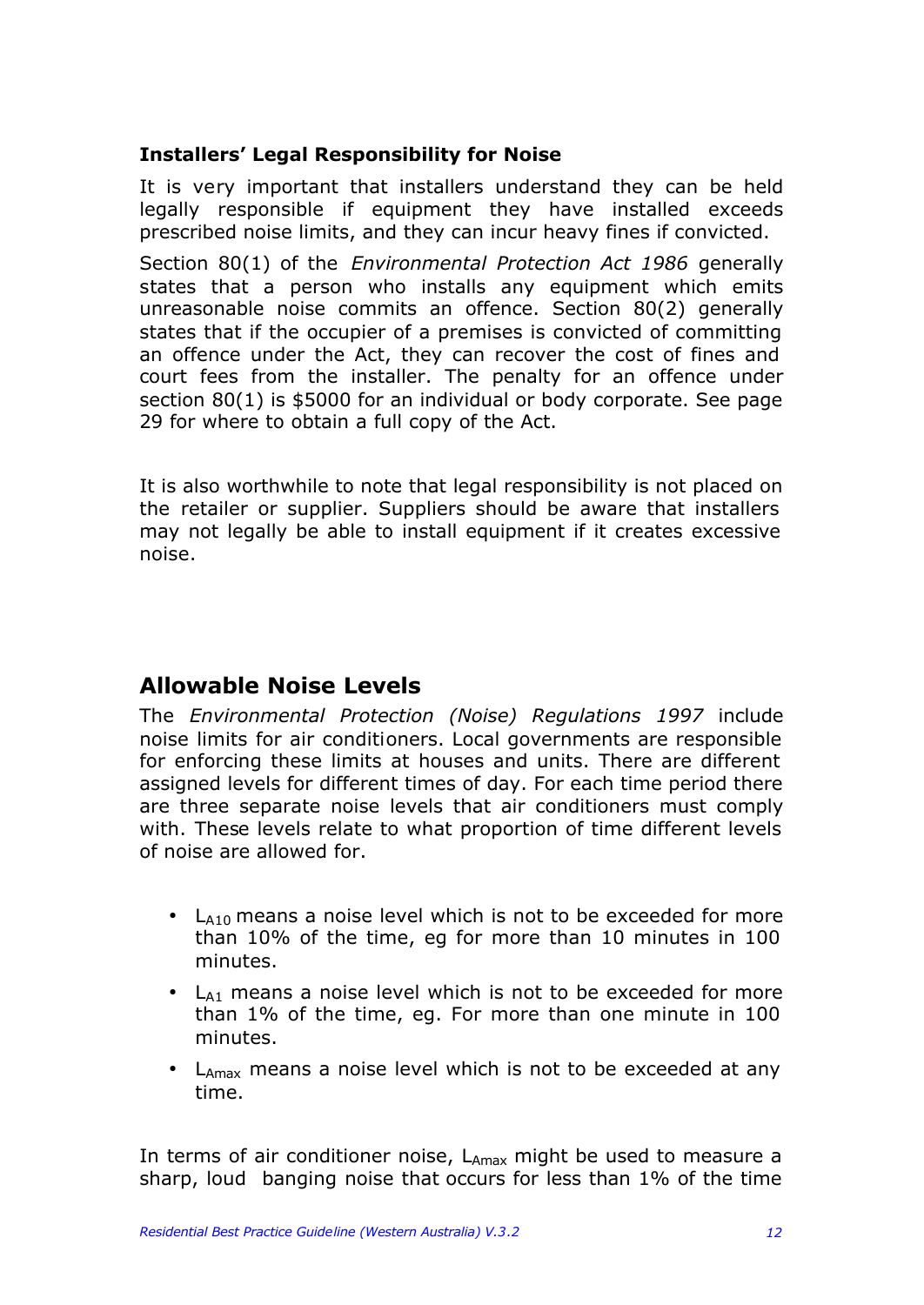the air conditioner is on. The body of the noise would then be measured using  $L_{410}$  to ensure that the majority of the noise does not exceed this lower level.

The noise levels also need to be adjusted according to their influencing factor, which accounts for the amount of industrial and commercial land and major roads within a 450 metre radius of the property. The purpose of incorporating the influencing factor is to take into account background noise levels which occur in different areas. Air conditioners will be less audible if there is a lot of background noise. Including this factor ensures residents in noisy areas are not disadvantaged by having to comply with the same levels as quiet areas.

In a lot of cases the influencing factor will be zero because most residential properties are in fully residential areas, ie, not near any major roads or commercial or industrial land. For properties near major roads or non-residential areas, the influencing factor can be obtained by contacting local councils, who can perform calculations for particular areas. Different councils have different methods of making these calculations. Some councils have software which allows them to calculate influencing factors automatically, and some councils need to refer to maps and make manual calculations, so some councils may be more prepared to calculate values than others. Otherwise, installers can make this calculation themselves if they choose, which will involve obtaining a council zoning map. Calculations for the influencing factor are explained in Appendix A.

All noise measurements are taken on the property **receiving** the noise, not the property of the air conditioner owner.

The noise levels below are for residential areas with close dwellings like houses and flats in suburban neighbourhoods. Different levels apply for residential areas on large properties like farms, and also for commercial and industrial premises. Refer to the Department of Environmental Protection for details on these types of premises (see page 37).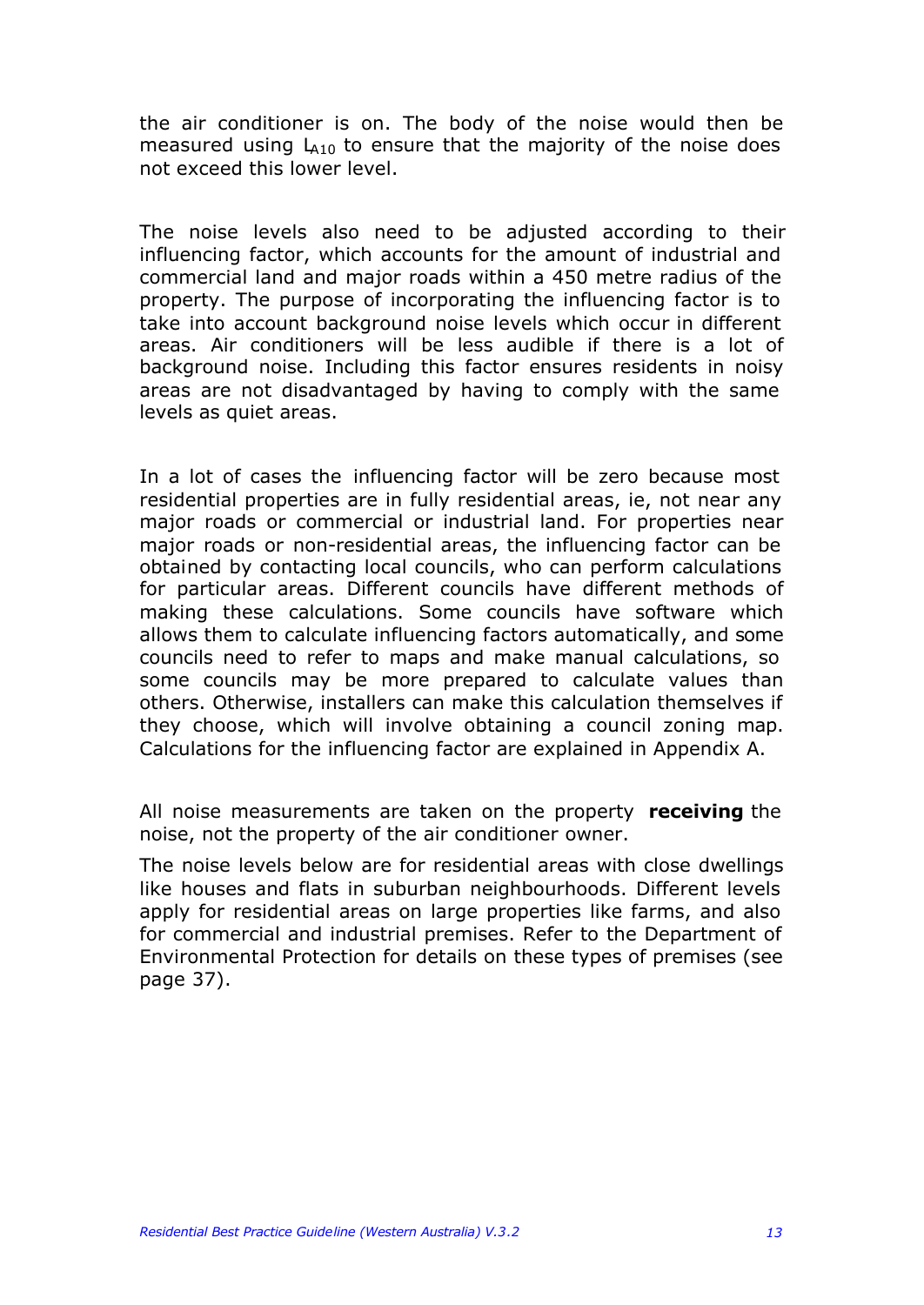The assigned noise levels are:

| Time of day                                                                              | Noise level $(dB(A))$           |                                |                                |  |
|------------------------------------------------------------------------------------------|---------------------------------|--------------------------------|--------------------------------|--|
|                                                                                          | $L_{A10}$                       | $L_{A1}$                       | $L_{\text{Amax}}$              |  |
| 7am to 7pm                                                                               | $45 +$<br>influencing           | $55+$                          | $65+$<br>influencing           |  |
| Monday to<br>Saturday                                                                    | factor                          | influencing<br>factor          | factor                         |  |
| 9am to 7pm                                                                               | $40 +$                          | $50+$                          | $65+$                          |  |
| Sunday and public<br>holidays                                                            | influencing<br>factor           | influencing<br>factor          | influencing<br>factor          |  |
| 7pm to 10pm                                                                              | $40 +$                          | $50+$                          | $55+$                          |  |
| all days                                                                                 | influencing<br>factor           | influencing<br>factor          | influencing<br>factor          |  |
| 10pm on any day<br>to 7am Monday to<br>Saturday and 9am<br>Sunday and public<br>holidays | $35 +$<br>influencing<br>factor | $45+$<br>influencing<br>factor | $55+$<br>influencing<br>factor |  |

The levels **measured** also need to be adjusted according to the noise character of the air conditioner. This includes:

| Characteristic | Description of sound         | Adjustment to<br>measured level |
|----------------|------------------------------|---------------------------------|
| Tonality       | Whining or droning           | $+5dB$                          |
| Modulation     | Like a siren, changing pitch | $+5dB$                          |
| Impulsiveness  | Banging or thumping          | $+10dB$                         |

These adjustments can add up to a maximum of 15dB. The adjusted levels need to comply with the assigned maximum levels above.

To avoid the risk of legal complications, it is important to select the quietest air conditioner possible and have it installed as far away as possible from any surrounding dwellings / houses.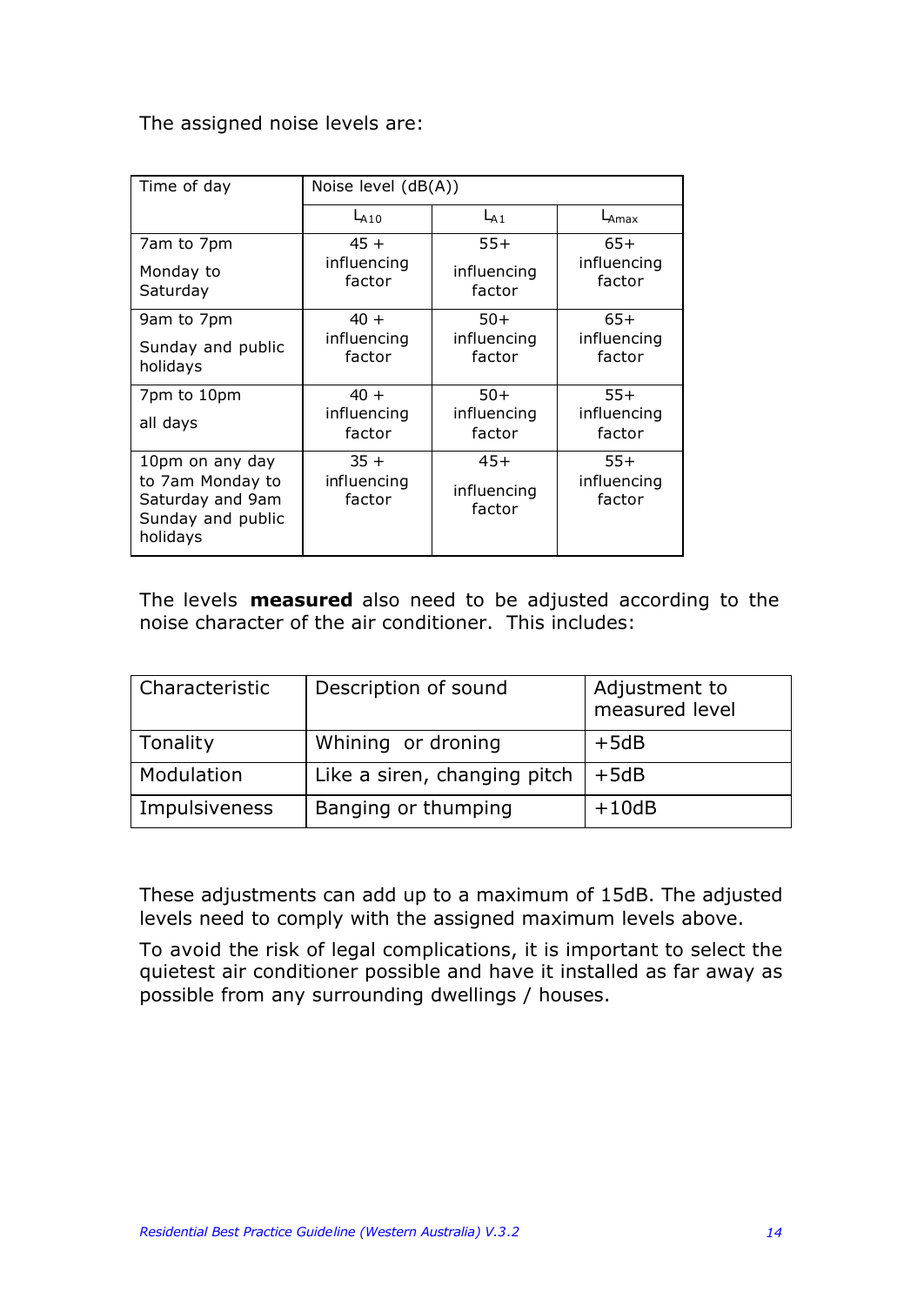# **Noise Labelling**

Residential air conditioners should have a label clearly displayed which shows the Sound Power Level  $(L_w)$  of the unit. This is a legal requirement for refrigerative systems under the *Noise Abatement (Noise Labelling of Equipment) Regulations (No.2) 1985*.

The Sound Power Level will give you an indication on how noisy the air conditioner will be outside the customer's house. The higher the number, the louder the air



# **Education**

Noise issues associated with the use of appliances such as air conditioners are often the result of the operators being unaware that their actions are adversely affecting neighbours. Operators are also unaware that by exceeding noise levels, they are breaking the law and legal action could result.

Raising people's awareness of noise nuisances and potential penalties that may apply will ensure reduction of these nuisances.

Likewise, limited advice from retailers and installers, and lack of forethought and planning by owners, retailers and installers on the location and use of air conditioners also contributes to noise impacts in the community.

Installers have a community obligation as well as a legal responsibility to provide responsible advice and service to prevent noise nuisance up-front.

Noise labelling for domestic air conditioners, providing consumers with more information in order to make informed purchasing decisions.

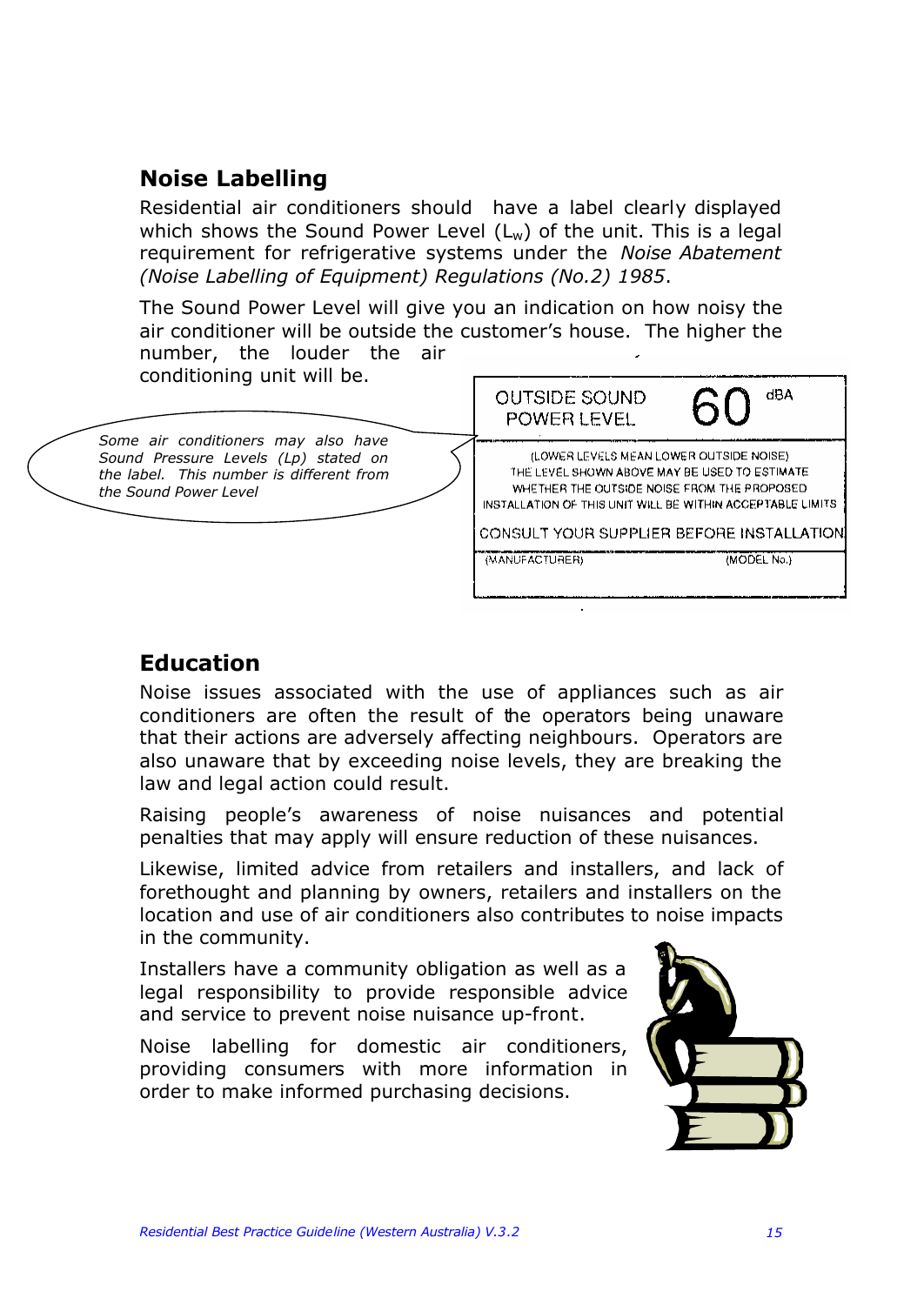# **Enforcement**

• Local city councils have Environmental Health Officers who



handle complaints about residential air conditioners. Councils regulate noise impacts from air conditioners using the *Environmental Protection (Noise) Regulations 1997*.The regulations prescribe:

- Noise level restrictions for different times of day or night
- Powers for local government to issue on-the-spot fines of \$250 for a first offence and \$500 for offences thereafter

• Powers for local government to issue Environmental Protection Notices

• Powers for local government to sieze air conditioners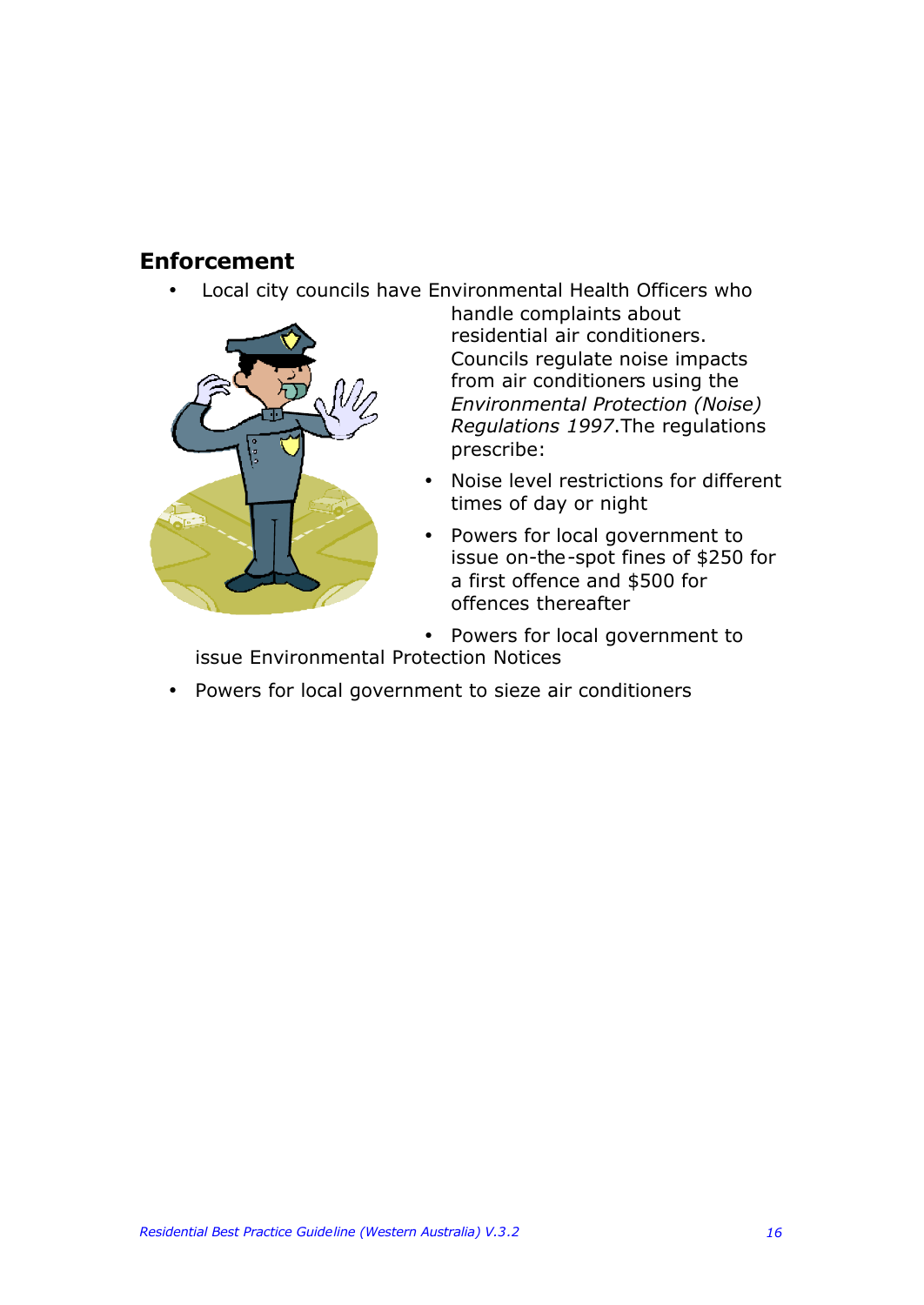# **Practical steps to minimise air conditioner noise**

### **Where will the air conditioner be installed?**

Consider where the air conditioner is likely to be installed. Some air conditioning systems are quieter than others and some have more flexibility in where they can be located.

Air conditioners should not be located adjacent to neighbours windows, bedrooms or living areas.



Split systems have more flexibility in the way they are installed and the outside unit can be located closer to the ground. This allows fences and barriers to be used to screen the noise from the unit.

> *"Discuss noise issues with your customer before the air conditioner is installed."*

## **Make use of barriers for screening**

Just as light reflects from shiny surfaces, noise can be reflected from hard surfaces onto neighbour's property.

Avoid locating the air conditioner near multiple reflective surfaces such as walls and eaves.

Existing barriers such as fences and garden walls can be used to effectively screen noise from neighbours. It is important to make sure that any barriers used to screen neighbours from noise blocks the line of sight of the air conditioner and does not contain any holes or gaps.

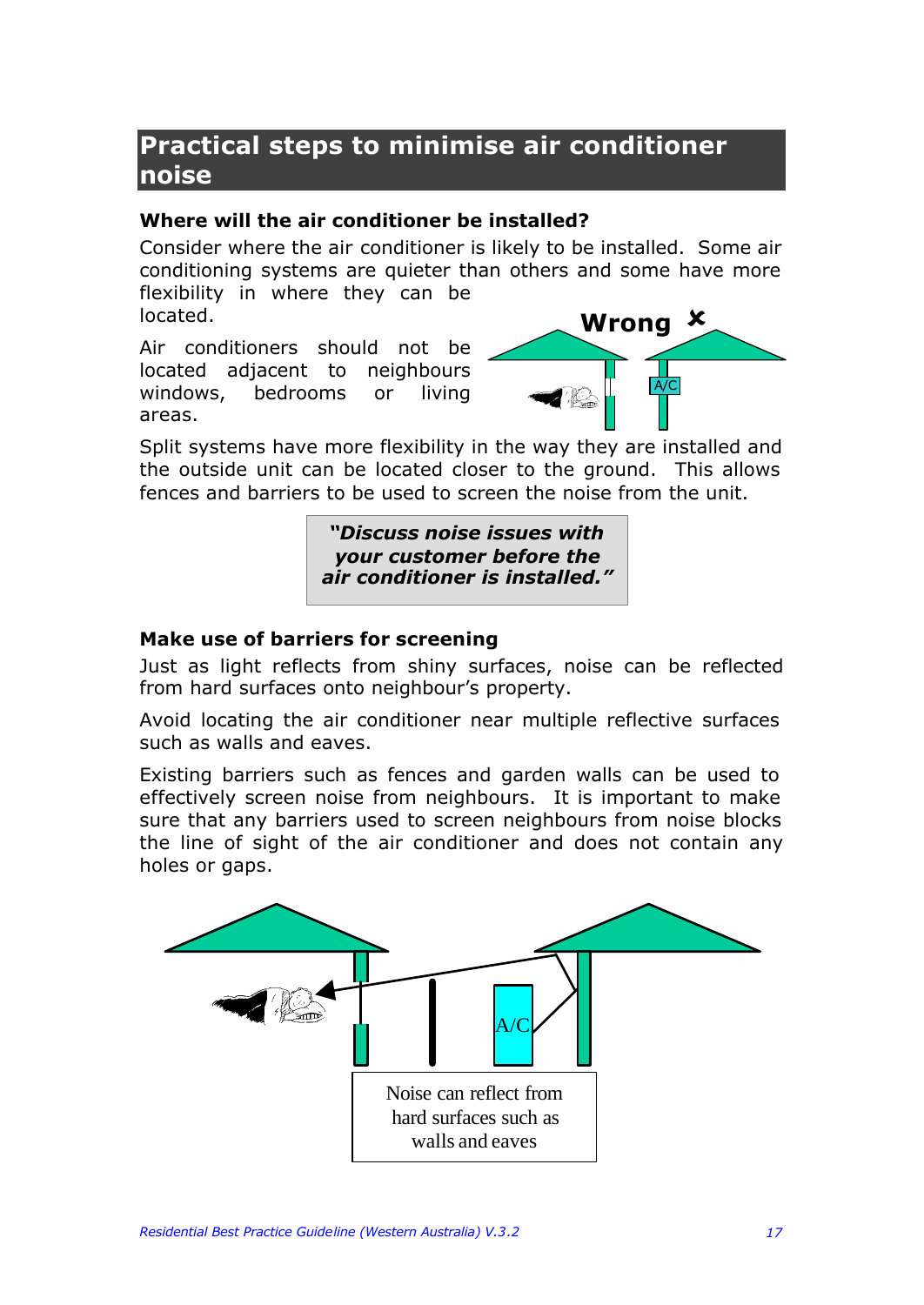

A solid fence, which completely blocks line-of-sight of the air conditioner and contains no gaps, may help you to reduce your air conditioner noise to acceptable limits.



### **Acoustic Barriers**

If the air conditioner is well maintained and operating properly, but is still causing excessive noise, consider the use of acoustic barriers.

Fences and garden walls can be used effectively to screen neighbours from noise, however to be effective, any fences or walls must block the line of sight of the air conditioner, be of solid construction and contain no gaps or holes.

If a dividing fence is located between the air conditioner and the neighbour, it may be constructed of standard wooden palings with gaps between the palings. The fitting of additional overlapping palings could make an existing fence an effective noise barrier.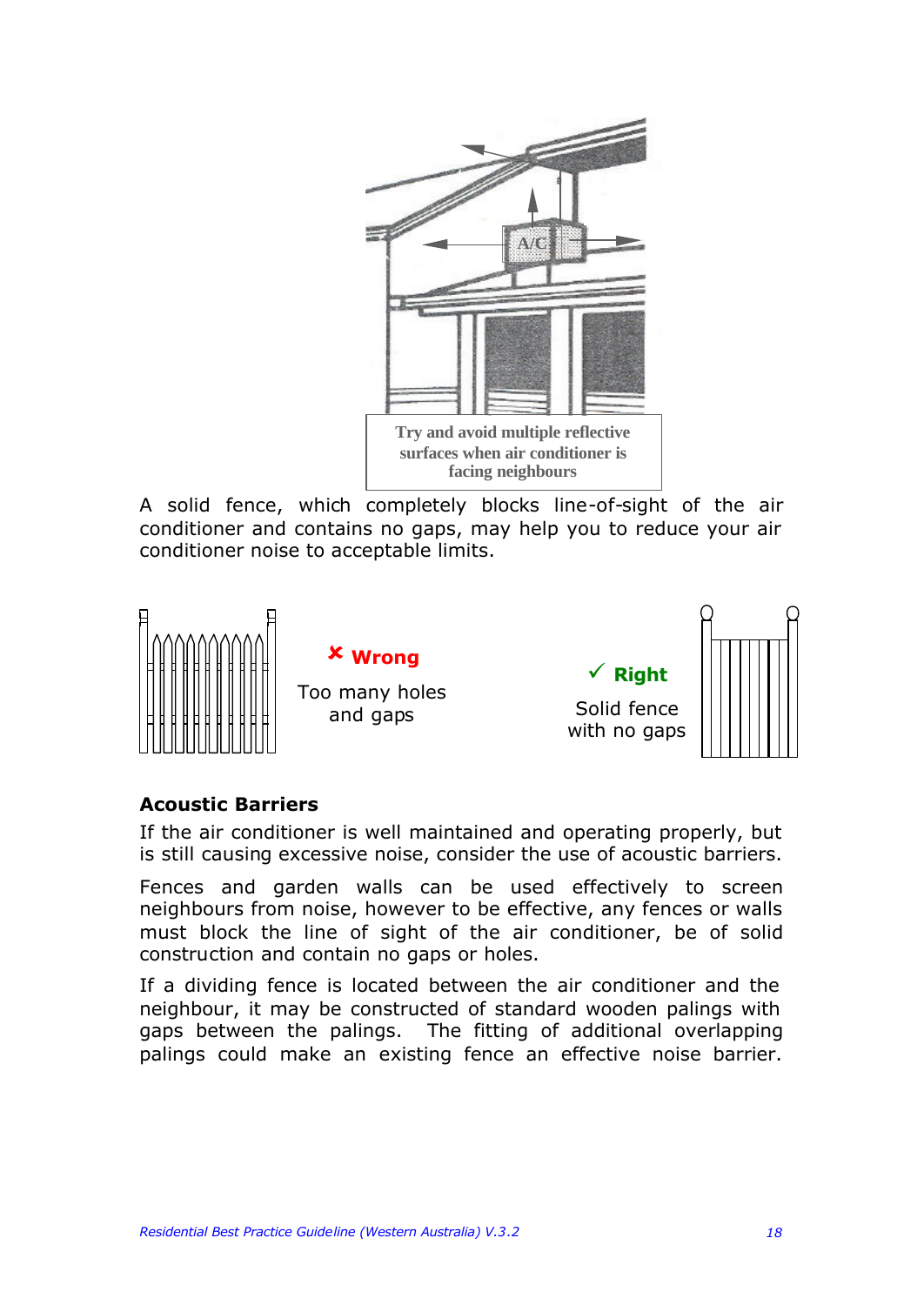

If room permits, an air conditioning barrier could be a cost effective option. In order for this to be effective, the barrier must block line of sight to the affected neighbours and the air conditioner must be located away from multiple reflective surfaces, such as corners and eaves, which could reflect noise and decrease the effectiveness of the barrier.

Air conditioning outdoor units require ventilation to operate. Any barriers must be constructed in accordance with manufacturer specifications for ventilation to avoid damage to the outdoor unit.



### **Air Conditioning Enclosures**

There are a number of companies that market full noise enclosures for air conditioning units.

Also check with the manufacturer of your air conditioner to see whether they have any after market sales of noise enclosures.

*"Always make sure when enclosing air conditioning units that you check the manufacturers' specifications for ventilation, to avoid damage to the outdoor unit and voiding of the warranty."*

### **Estimating the Noise Impact on Neighbouring Properties**

The following pages give simple methods to estimate the likely noise impact of an air conditioner installation on neighbouring properties. If you want to determine the suitable "Sound Power Level" for a given installation then follow the steps for **–** *Determining a Suitable Sound Power Level.*

If you have already selected a unit and know the "Sound Power Level" and want to know how close to a neighbouring property or fence it can be located, follow the steps for - *Determining Distance to Boundary.*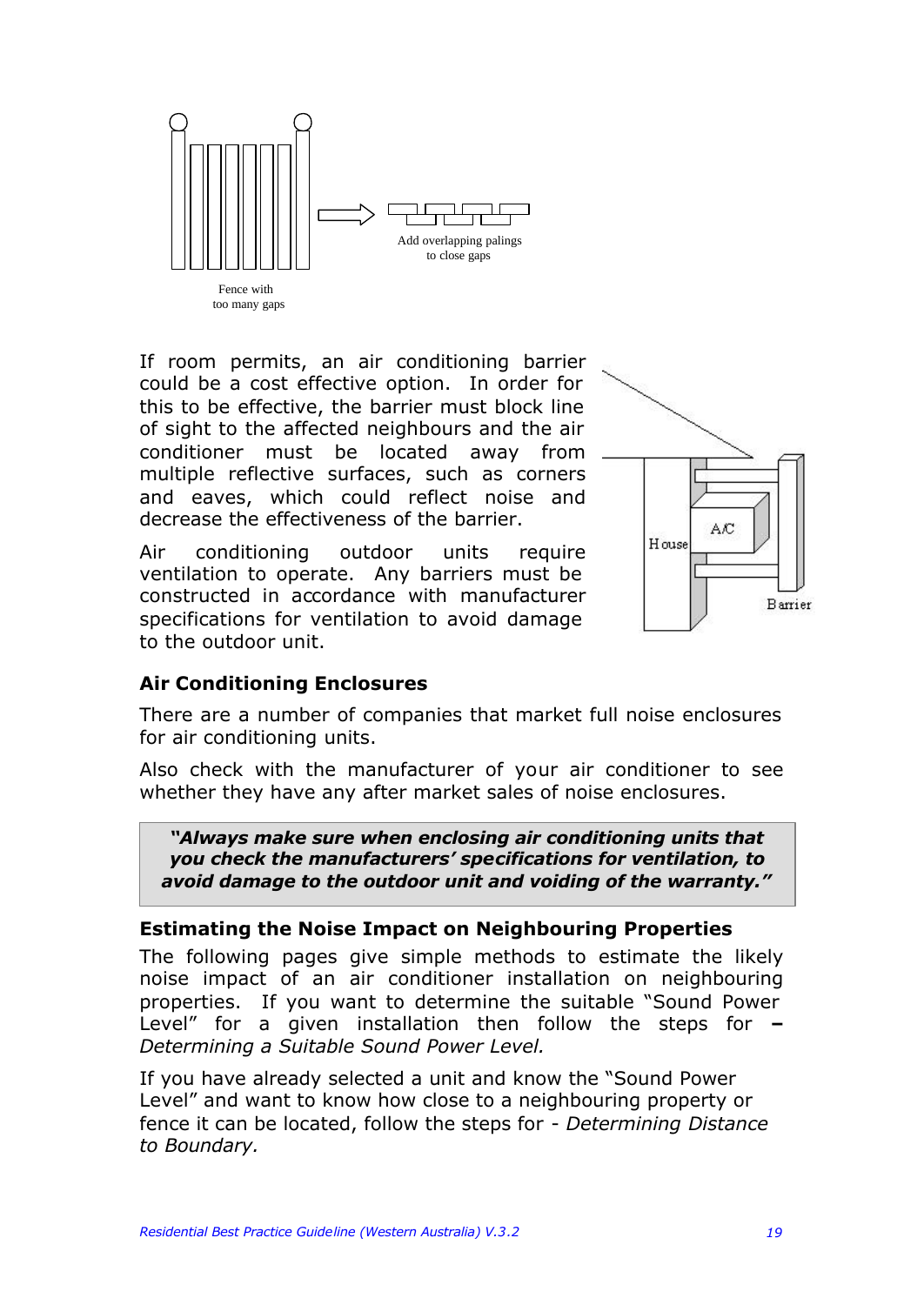Determining a Suitable Sound Power Level

Follow **Steps 1- 4** carefully and it will guide you to decide which air conditioner is suitable by considering the distance between the intended site and property boundary, as well as noise barriers such as fences.

### **Step 1 Distance Factor**

The closer the air conditioner is to the neighbour the quieter it will need to be. Follow the steps below and put your answer in *Box 1*.

a) Measure the shortest distance, in metres, between where you want to put the air conditioner and a noise sensitive area on the neighbouring property The nearest noise sensitive area may be the façade of the neighbour's house or an outdoor entertaining area or patio. If unsure, the safest method is to

take the shortest distance between the unit and the boundary fence with an additional allowance for the minimum setback on the neighbour's side (typically one metre). Mark the distance with an X in Column 1 - Acoustic Nomogram.

b) Bear in mind that to reduce noise, air conditioners are best placed in a location that provides the greatest distance between the air conditioner and neighbours. This could, for example, mean mounting the air conditioner facing the back fence or front street (check Town Planning constraints first).

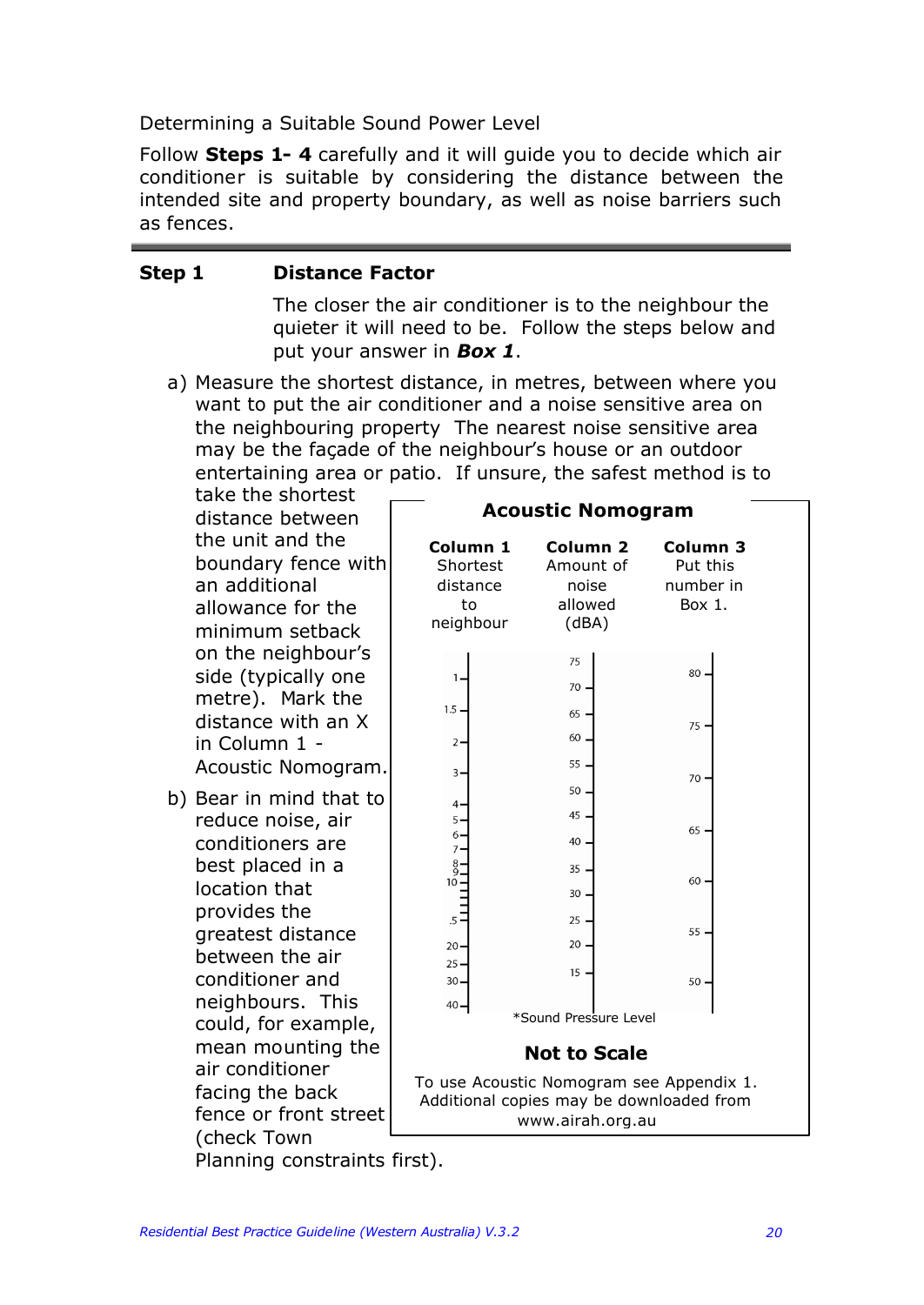- c) For the majority of residential properties the assigned level will be the base value of 35dB(A) sound pressure level for the overnight period from 10pm until 7 or 9am the following morning. This level will need to be adjusted by adding its influencing factor if the property is near any major roads or commercial or industrial land. Assigned noise levels are calculated on the property receiving the noise. Measurements are not made at the property emitting the noise.
- d) mark the amount of noise allowed in the area with an X in Column 2 - Acoustic Nomogram.
- e) Draw a straight line from the X in Column 1 through the X in Column 2 to cut through Column 3 - Acoustic Nomogram.
- f) Read the number from Column 3 Acoustic Nomogram, where the line you have just drawn crosses, and write this in **Box 1**.

### **Distance Factor**

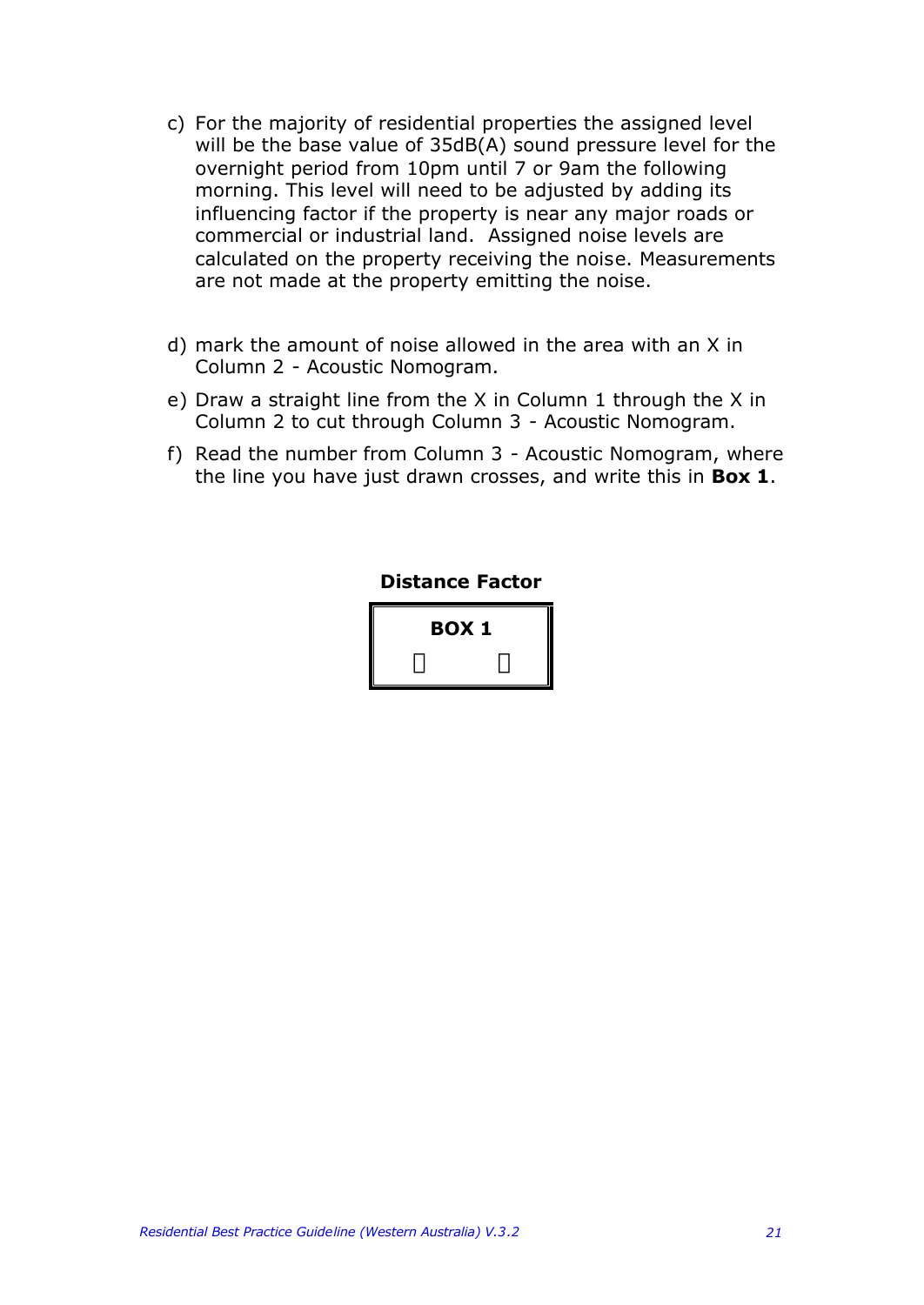## **Step 2 Barrier Factor**

If there is a fence or wall between the neighbouring properties the noise may be reduced. Check this below and put your answer in *Box 2*.

A fence or barrier can reduce the level of air conditioner noise heard in neighbouring premises. To do this a fence or barrier will need to be continuous or solid. It should contain very few gaps, particularly where the fence meets the ground. The fence or barrier must also prevent the air conditioner being seen from noise sensitive locations on neighbouring premises. Noise sensitive locations include windows of bedrooms and living rooms (including those of multi storey dwellings) and outdoor entertaining and relaxing areas.

Carefully read through the fence/barrier descriptions below starting at **a)**. Select a value that corresponds to the fence/ barrier description applicable to your situation. Put this value in **Box 2**.

| a)          | The fence/barrier does not prevent the air conditioner<br>being seen from between the air conditioner and noise<br>sensitive locations on the neighbouring premises.                                         | O |
|-------------|--------------------------------------------------------------------------------------------------------------------------------------------------------------------------------------------------------------|---|
| b)          | The fence/barrier only just blocks the "line of sight" and<br>it is made of material having gaps, such as a standard<br>picket fence or a brick fence with fancy iron inserts.                               | O |
| c)          | The fence/barrier only just blocks "line of sight" and is<br>made of solid material.                                                                                                                         | 5 |
| $\mathbf d$ | Fence/barrier with gaps e.g.<br>Hedges/bushes/trees<br>• Tea tree/brush<br>Picket Fence<br>Fence in disrepair with holes or missing planks<br>Wire mesh fence<br>Masonry fence with decorative open inserts. | n |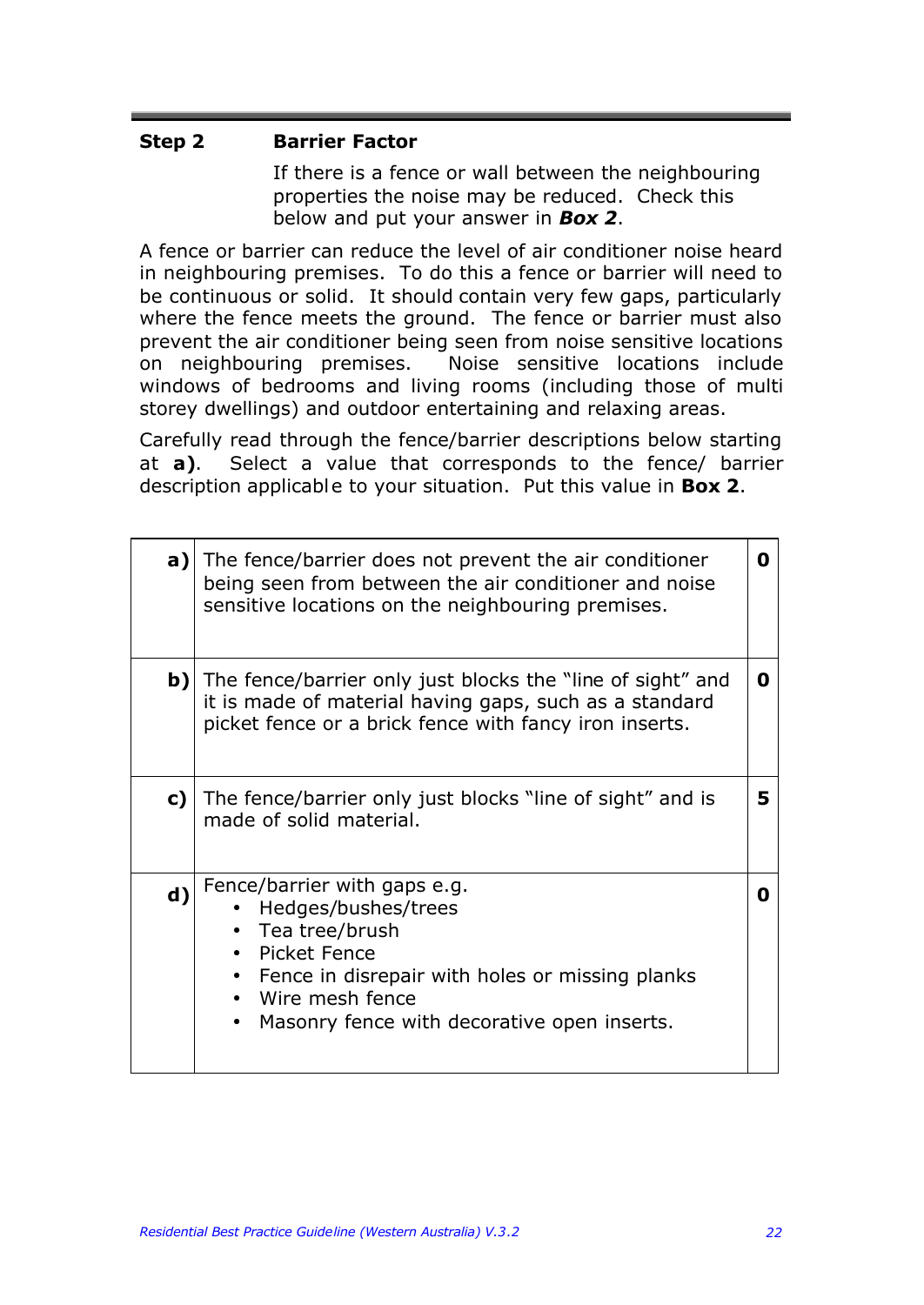

### **Note:**

- If in doubt about your fence type, select a low value.
- For roof mounted refrigerated units, place "0" in Box 2 Barrier Factor.

### **Barrier Factor**

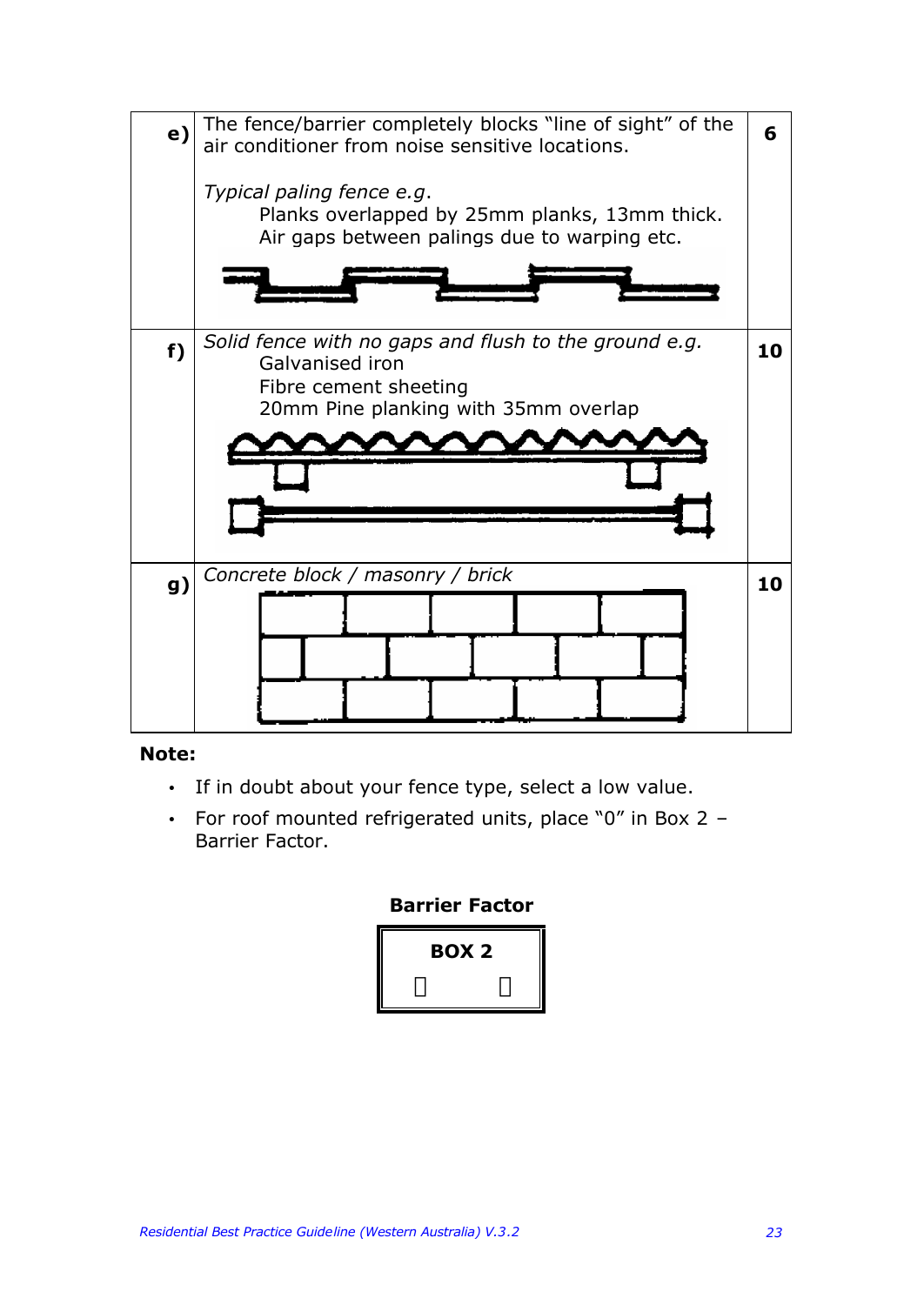### **Step 3 Reflection Factor**

Noise can reflect off walls and make the air conditioner appear louder. From the examples below, determine the best fit for your situation and put your answer in *Box 3*.

Just as light reflects from mirrored surfaces, sound will reflect from walls, carports, roofs and the like. Find a diagram below which best corresponds to the placement of the air conditioner. Put the corresponding value in **Box 3**.



### **Two Reflective Surfaces**





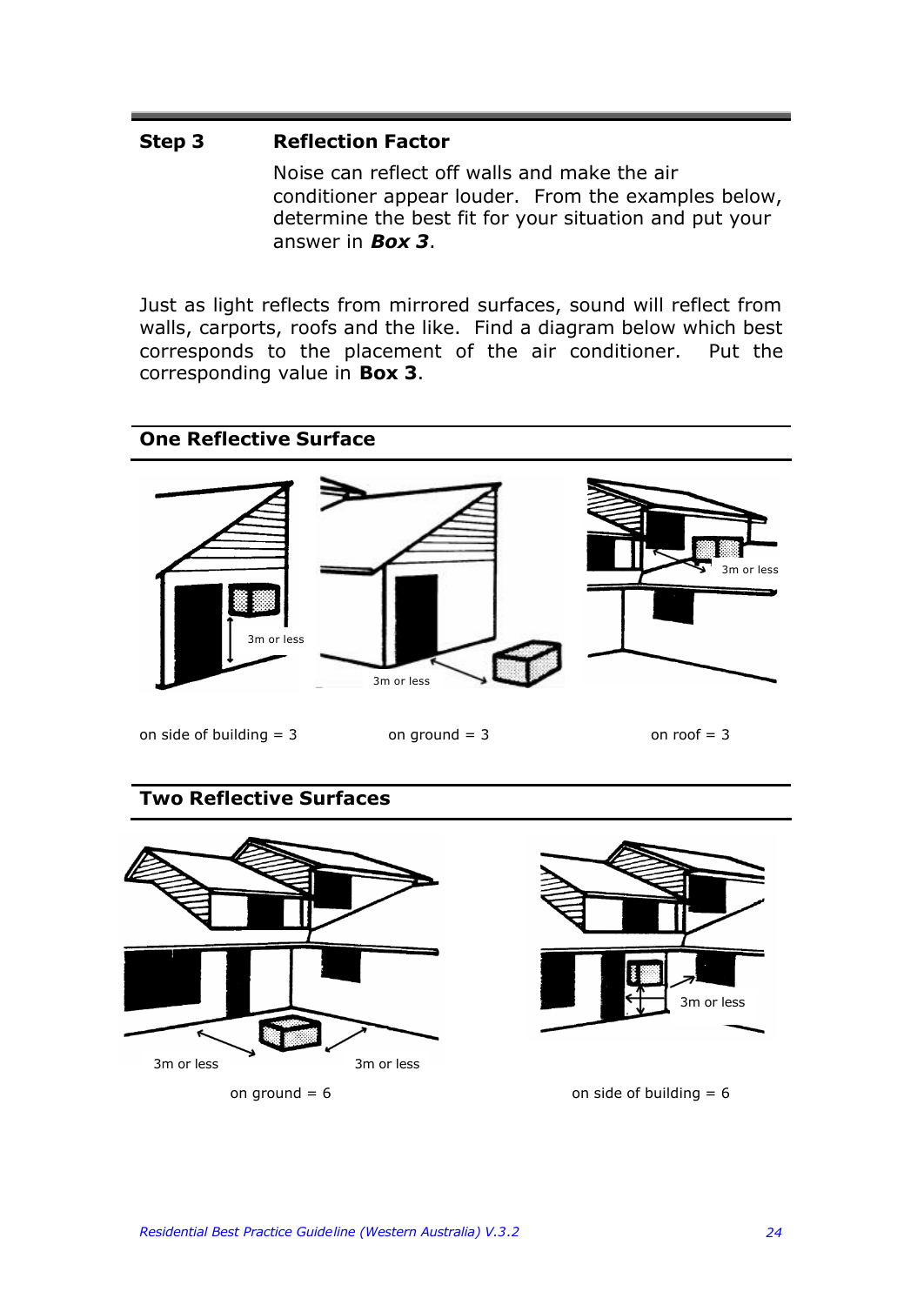# **Two Reflective Surfaces**





between two walls =  $6$  on roof =  $6$ 



under carport  $= 6$ 

### **Reflection Factor**

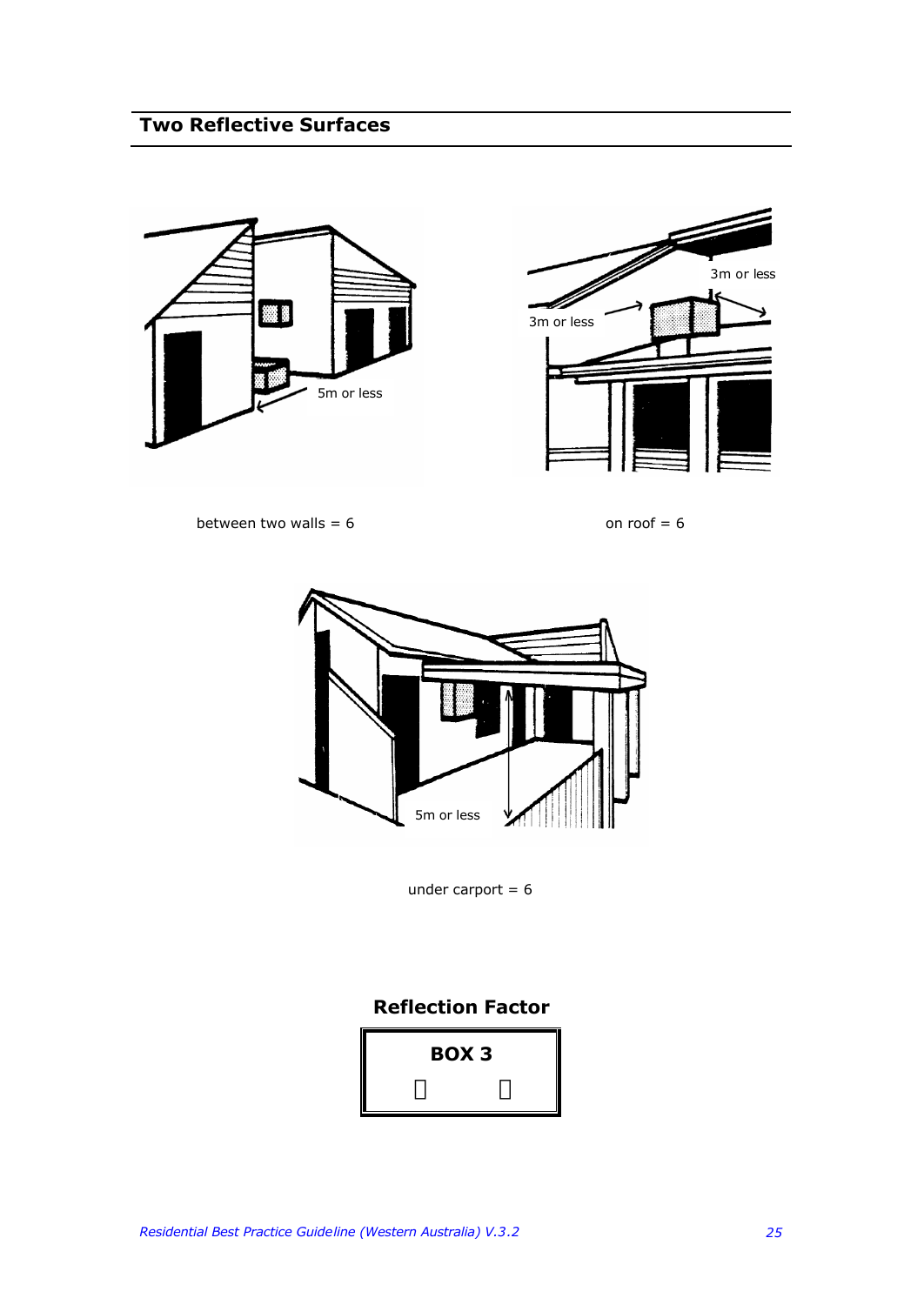#### **Step 4 Sound Power Level dB(A)**

(= Answer) Add the numbers in **Box 1** and **Box 2**, then subtract the number in **Box 3**.

**Transfer all your Answers here and complete the equation.**



The answer is the Outdoor Unit Maximum Sound Power Level (expressed in dB(A)) that can be installed in the position you are considering.

Refrigerated domestic air conditioners must be labelled with their outside sound power level.

> *"As a Supplier you will need to know the sound power level of any air conditioning unit you intend to install."*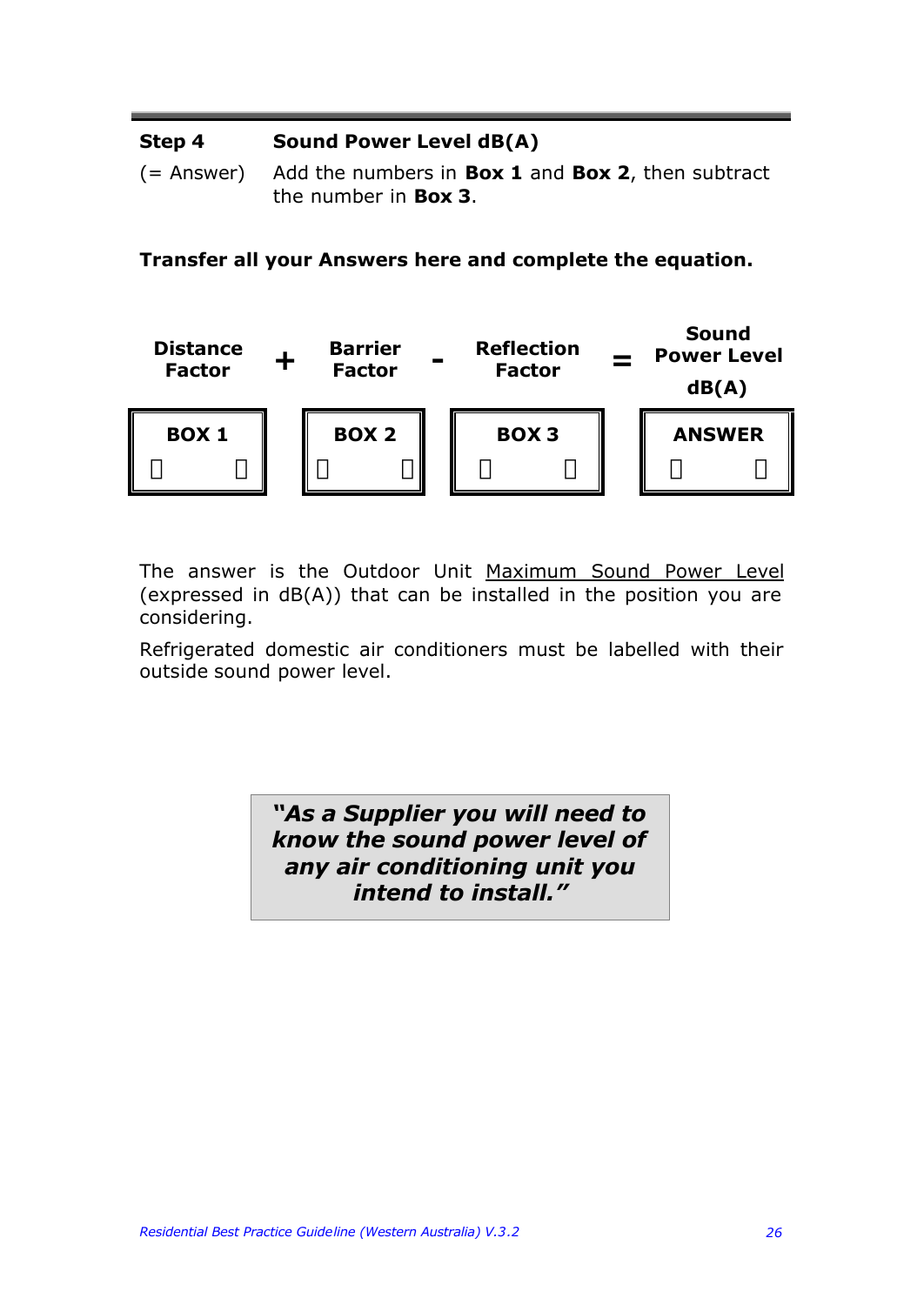# EXAMPLE

### *Determining a Suitable Sound Power Level*

For this example assume the noise limit is 35dB(A), the lowest possible level for the overnight period between 10pm and 7 or 9am if the influencing factor is zero.

### **Step 1**

You plan to locate the air conditioner 5 metres from the neighbour's patio so you put a mark at 5 in Column 1. The assigned level at the neighbours property should not exceed 35dB(A) so you put a mark at 35 in Column 2 of the Acoustic Nomogram. Joining these two points with a straight line through column 3 of the Acoustic Nomogram gives a value of 57.

### **Step 2**

The fence between the air conditioner and neighbours would block the "line of sight" and is made of wooden overlapped planks. Put 6 in Box 2.



**Sound** 

### **Step 3**

The air conditioner will be located on the ground against the house wall and more than

3 metres from any other wall surface. Put 3 in Box 3.

| <b>Distance</b><br><b>Factor</b> | <b>Barrier</b><br><b>Factor</b> | <b>Reflection</b><br><b>Factor</b> | Sound<br><b>Power Level</b><br>dB(A)                 |
|----------------------------------|---------------------------------|------------------------------------|------------------------------------------------------|
| <b>BOX 1</b><br>157 <sub>y</sub> | <b>BOX 2</b><br>í6ý             | <b>BOX 3</b><br>í3ý                | <b>ANSWER</b><br>$160 \text{ dB}(A)\hat{\mathbf{y}}$ |

You have determined that the Sound Power Level for an air conditioner to be installed at this particular location should not exceed 60 dB(A). It may be possible to locate a unit with a higher Sound Power Level at this location if an appropriately designed acoustic enclosure is built around it. This should only be considered under the advice of a suitably qualified person otherwise damage to the unit or a fire hazard may result.

If it is estimated or anticipated that noise levels will exceed allowable limits, Suppliers must raise potential issues and solutions with the Customer before a location is finalised.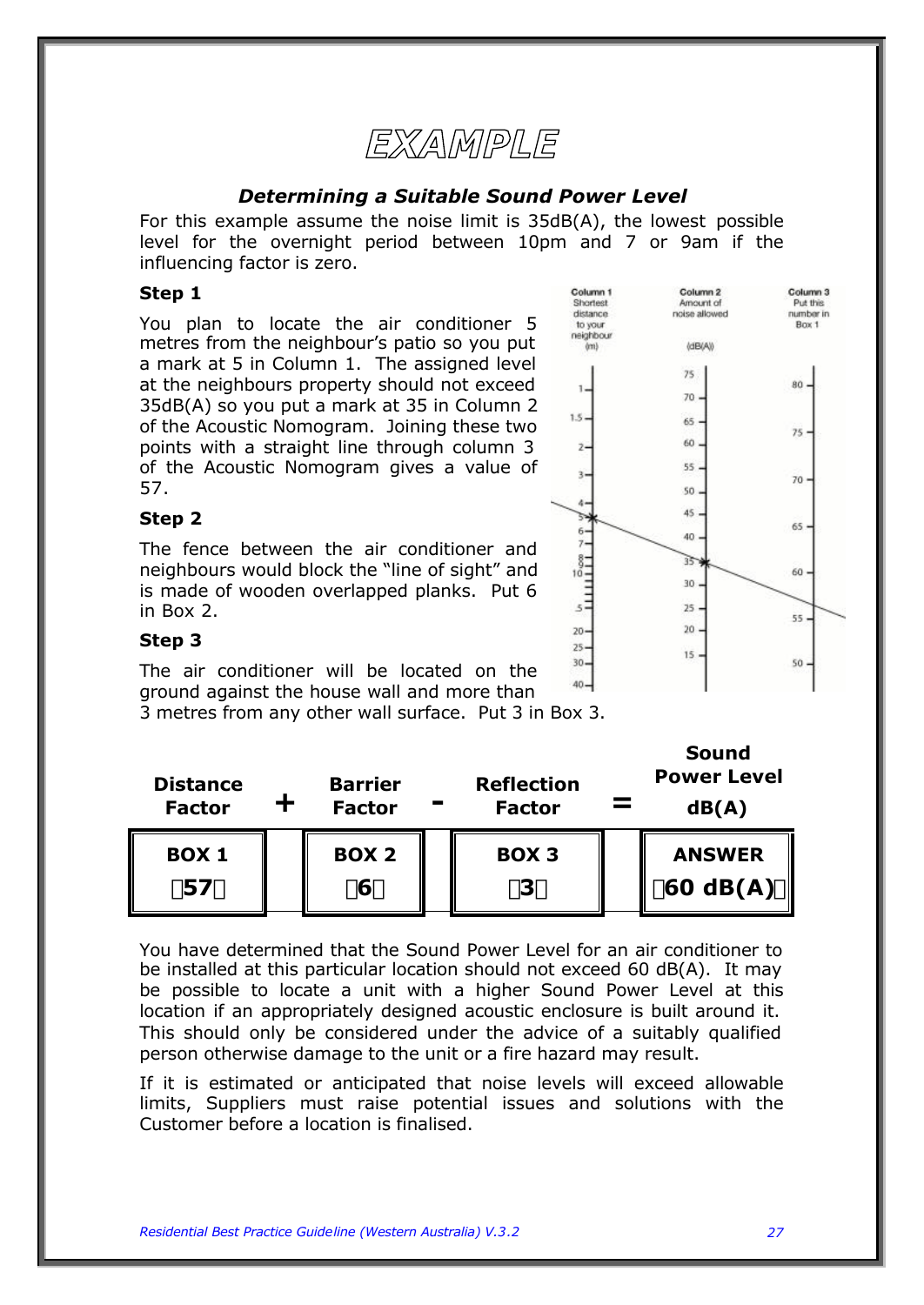# **Determining Distance to Boundary**

Determining the distance to the boundary for a known air conditioner is simple. This time the known values are Sound Power Level (from the unit), Barrier Factor and Reflection Factor.

The distance value is determined as follows:



The value from the above answer box is marked in Column 3 of the Acoustic Nomogram. Draw a straight line through this mark and a similar mark in Column 2 representing the noise level allowed in the area.

This straight line is extended through Column 1 to find the minimum distance in metres that the unit should be set back from the nearest boundary.

It may be possible to locate the unit closer to the boundary if an appropriately designed acoustic enclosure is built around it. This should only be considered under the advice of a suitably qualified person otherwise damage to the unit or a fire hazard may result.

If it is estimated or anticipated that noise levels will exceed allowable limits, Suppliers must raise potential issues and solutions with the Customer before a location is finalised.

# **Load Estimation**

The Supplier will determine the required equipment capacity using an appropriate method and means of calculation, using their best



professional judgement and provide the details of the basis of this determination to the customer. Load estimation shall be performed only by personnel experienced in doing these calculations or under the supervision of other experienced personnel.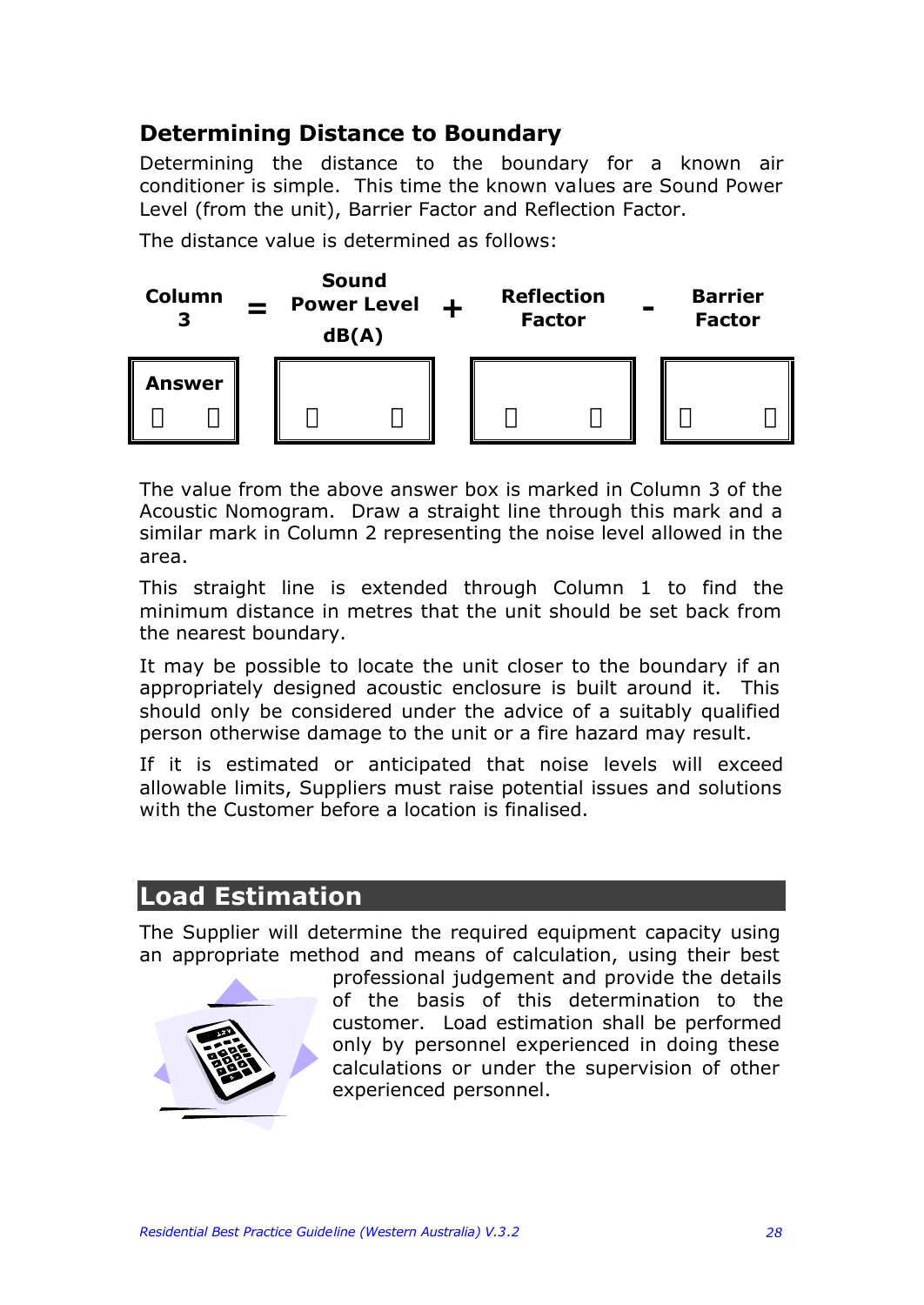# **Legislation, Regulations, Standards and Reference Material**

Current legislation, regulations, standards and reference material is correct at the time of publication It is the responsibility of the Supplier to ensure that all work is carried out in compliance with all current Legislation and the requirements of applicable Standards, Codes and Authorities.

## **Western Australia Legislation**

- Environmental Protection (Noise) Regulations 1997
- Environmental Protection Act 1986
- Noise Abatement (Noise Labelling of Equipment) Regulations (No.2) 1985
- Environmental Protection (Ozone Protection) Policy 2000

Copies of the legislation can be purchased from:

State Law Publisher Ground Floor 10 William Street Perth WA 6000

**Phone** (08) 9321 7688 **Website** www.slp.wa.gov.au

## **Commonwealth Legislation**

• Trade Practices Act 1974

## **Codes**

- Building Code of Australia
- SAA HB40: The Australian Refrigeration and Air conditioning Code of Good Practice - Reduction of emissions of fluorocarbons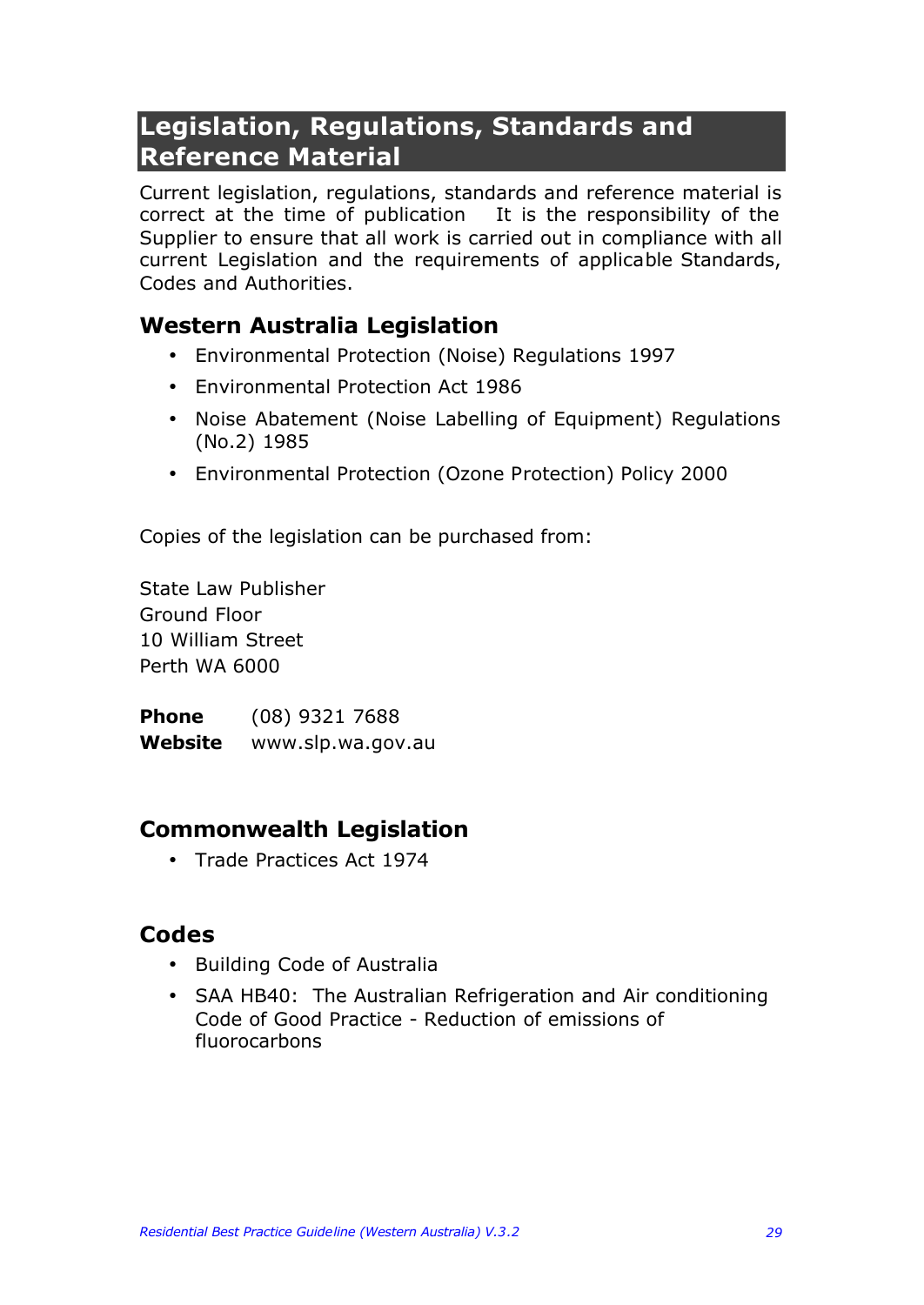# **Australian Standards**

The Supplier shall comply with all relevant requirements of any Standards that are called up by Legislation, Codes or Authorities. Even if not mandated in legislation, AIRAH recommends compliance with the latest edition of the following Standards including, but not limited to:

| AS1055:     | Acoustics - Description and measurement of<br>environment noise                                                                      |
|-------------|--------------------------------------------------------------------------------------------------------------------------------------|
| AS1668.2:   | The use of mechanical ventilation and air<br>conditioning in buildings - Mechanical ventilation<br>for acceptable indoor air quality |
| AS1677:     | Refrigerating systems                                                                                                                |
| AS2107:     | Acoustics - Recommended design sound levels<br>and reverberation times for building interiors                                        |
| AS2913:     | Evaporative air conditioning equipment                                                                                               |
| AS3000:     | <b>SAA Wiring Rules</b>                                                                                                              |
| AS 3102:    | Approval and test specification for electric duct<br>heaters                                                                         |
| AS/NZS3018: | Electrical installations - Domestic installations                                                                                    |
| AS/NZS3350: | Safety of household and similar electrical<br>appliances, Part 2.40 - Electrical heat pumps air<br>conditioners and dehumidifiers    |
| AS3823:     | Performance of electrical appliances - Air<br>conditioners and heat pumps                                                            |
| AS4254:     | Ductwork for air-handling systems in buildings                                                                                       |
| AS4269:     | Complaints handling                                                                                                                  |
| AS4426:     | Thermal insulation of pipework, ductwork and<br>equipment - Selection, installation and finish                                       |

# **AIRAH Reference Material**

AIRAH recommends reference to the following documents:

- DA 02: Noise Control
- DA 03: Duct Design
- DA 08: Introduction to HVAC&R
- DA 09: Load Estimation & Psychrometrics
- DA 19: HVAC&R Maintenance
- DA 20: Humid Tropical Air Conditioning
- RS1: Refrigerant Selection Guide 2003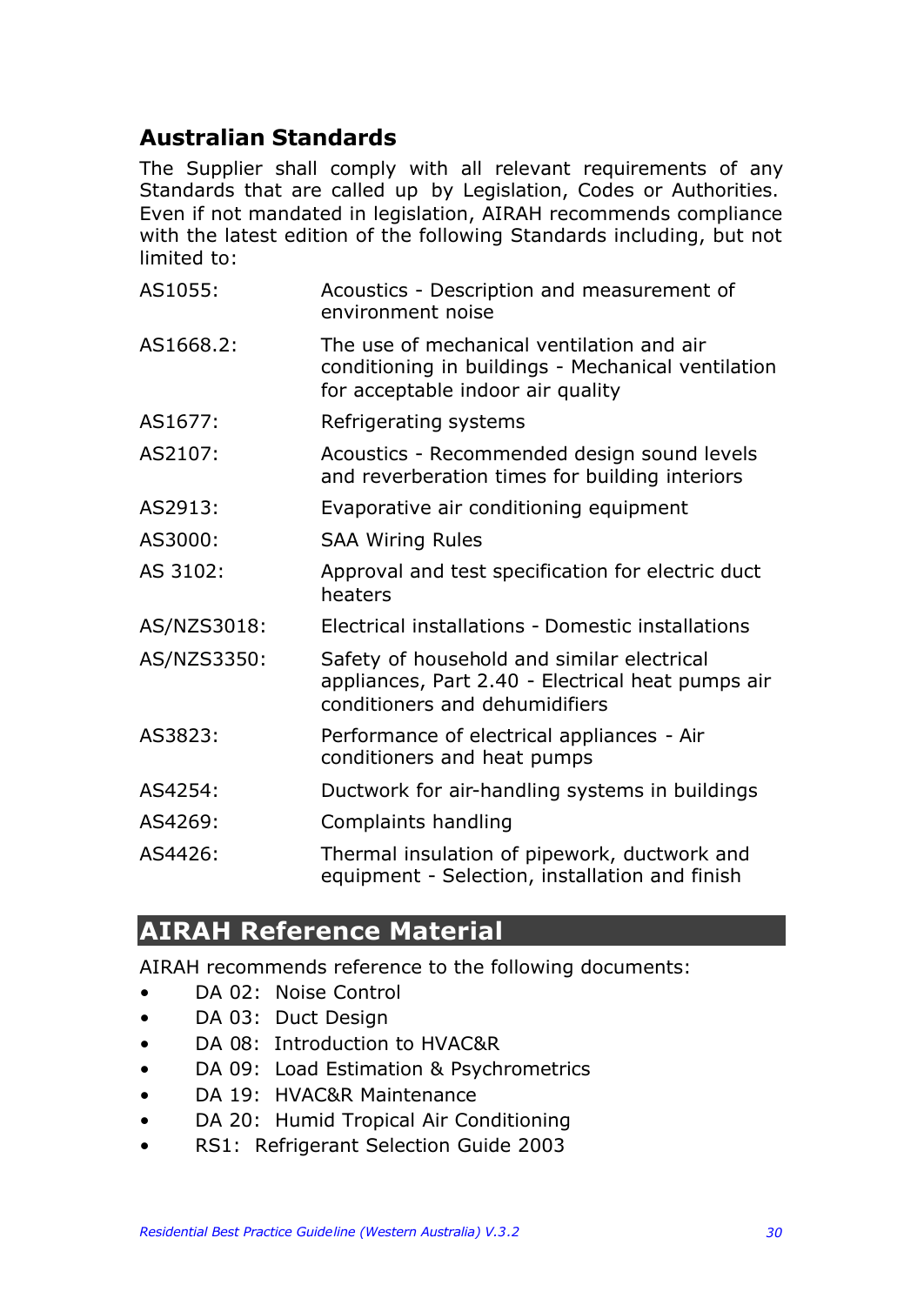# **Dispute Resolution**

If a Customer is not satisfied with an air conditioning or heating installation carried out in accordance with the AIRAH Residential Air Conditioning Best Practice Guideline, a management representative of the Supplier shall investigate the complaint in a timely manner.

In the event of an omission or failure to comply with the relevant requirements of the Guideline, the quotation, any formal contract entered into for the works or to any other matter which the Supplier has a common law obligation to address, the Supplier shall promptly rectify the omission or failure.

If the Supplier determines that no such omission or failure has occurred and that the complaint is not justified, the management representative shall provide a written response to the Customer outlining the reasons why, and suggesting the informal or formal dispute resolution procedures that may be employed if the Customer is still not satisfied.

It is recommended that the dispute resolution procedures are included in the quotation or any formal contract entered into for the works. The Supplier should specify the relevant authorities and agencies appropriate for handling disputes in their State or Territory.

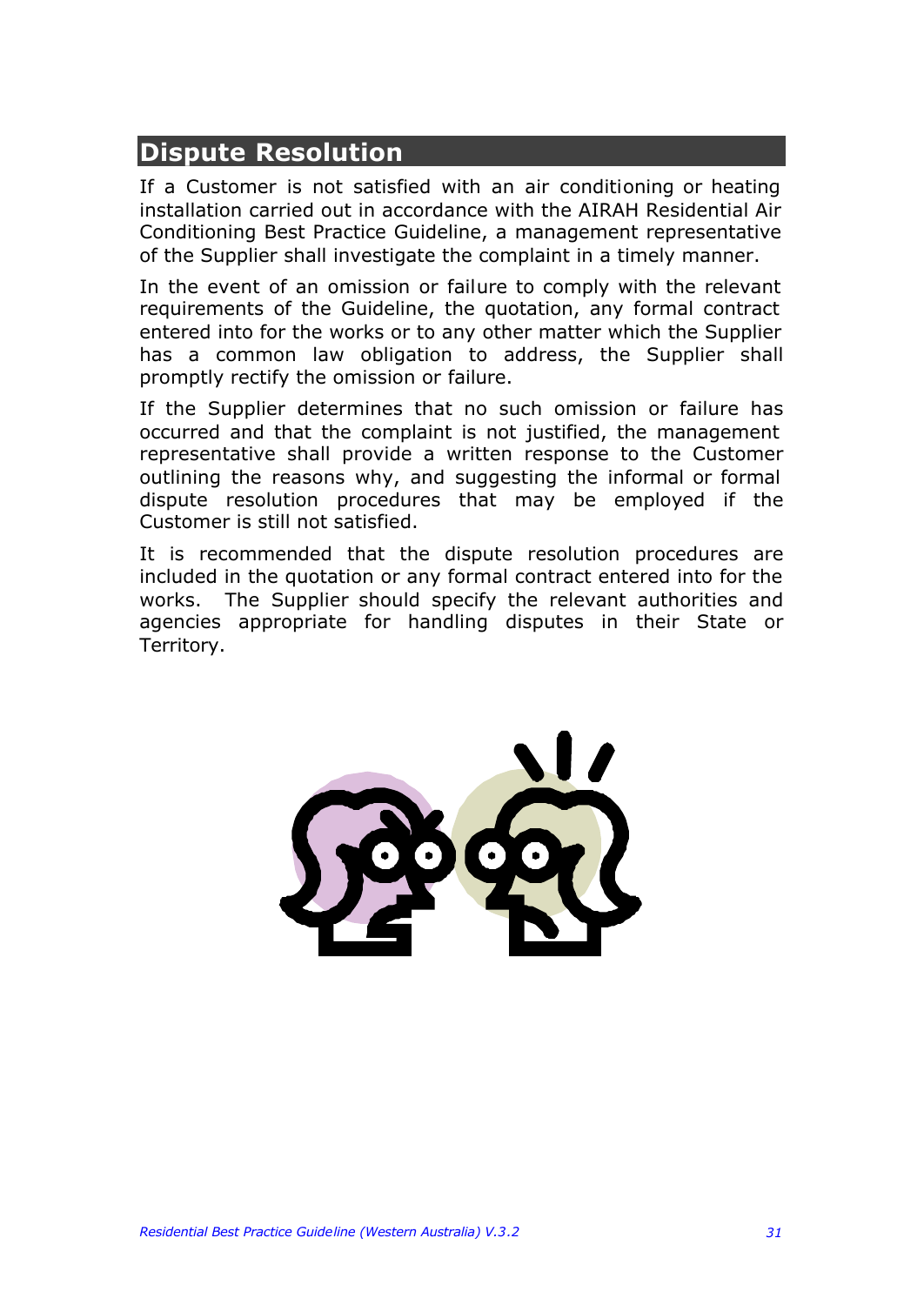# **Where to get more help**

### **Department of Environment and Conservation**

- **Phone** 08 6364 6500
- **Website** www.dec.wa.gov.au
- **Look For** Environmental regulations

### **Department of Environment and Heritage**

- **Phone** (02) 6274 1888
- **Website** www.greenhouse.gov.au
- **Look for** Your Home information to help control your indoor living environment while reducing energy consumption. Energy rating – information on buying energy efficient appliances.

## **Australian Institute of Refrigeration, Air Conditioning & Heating (AIRAH)**

- **Phone** 03 8623 3000
- **Website** www.airah.org.au
- **Look for** Reference material

### **Australian Refrigeration Council (ARC)**

- **Phone** 1300 884 483
- **Website** www.arctick.org
- **Look for** Authorised organisations

### **Department of Consumer and Employment Protection**

- **Phone** 1300 136 237
- **Website** www.docep.wa.gov.au

### **Yellow Pages**

- **Website** www.yellowpages.com.au
- **Look for** See "Acoustical Consultants"

### **State Government**

- **Website** www.wa.gov.au
- **Look for** Legislation. Also Acts, Regulations and Policies associated with environmental issues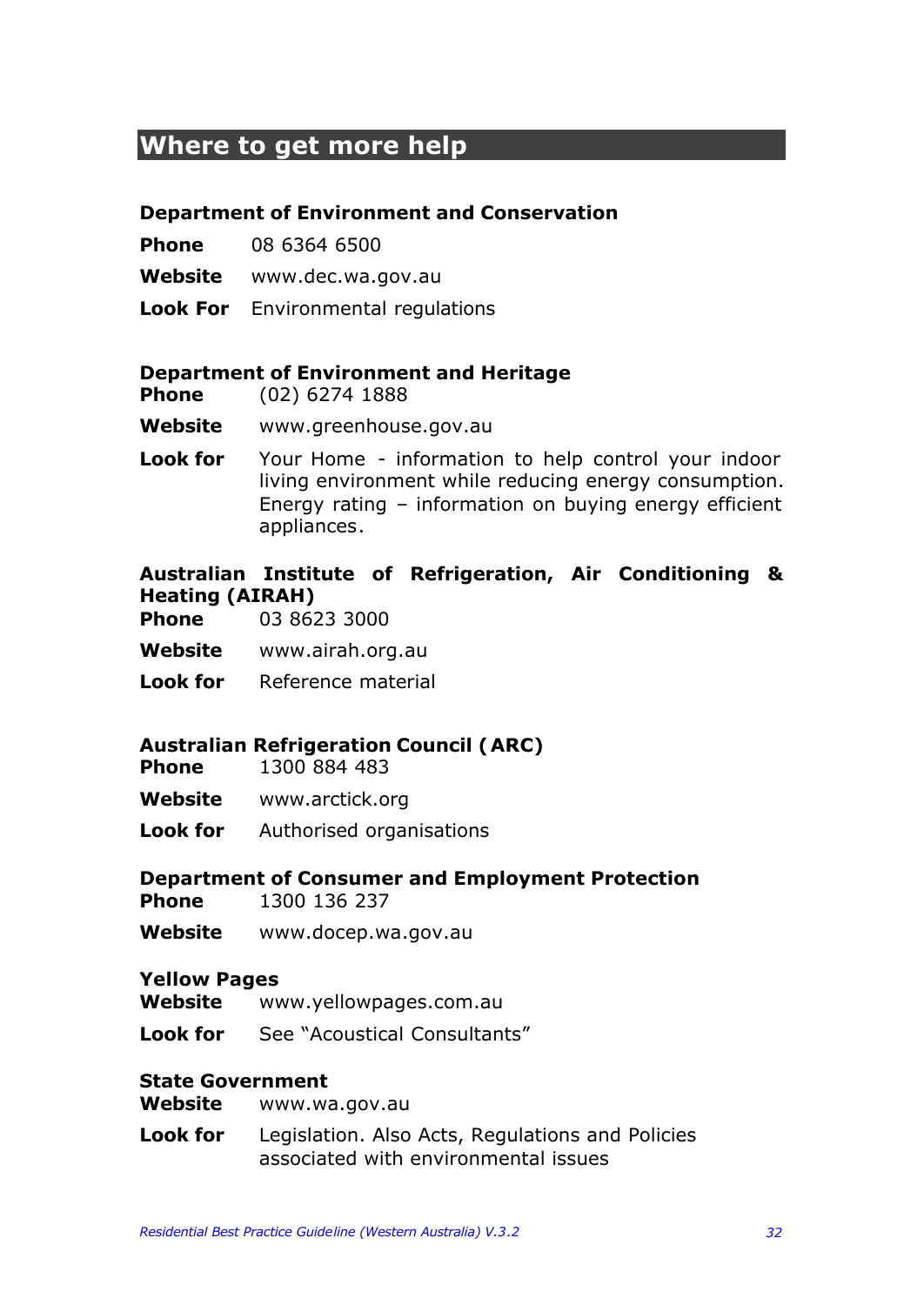# **Appendix 1 – Acoustic Nomogram**

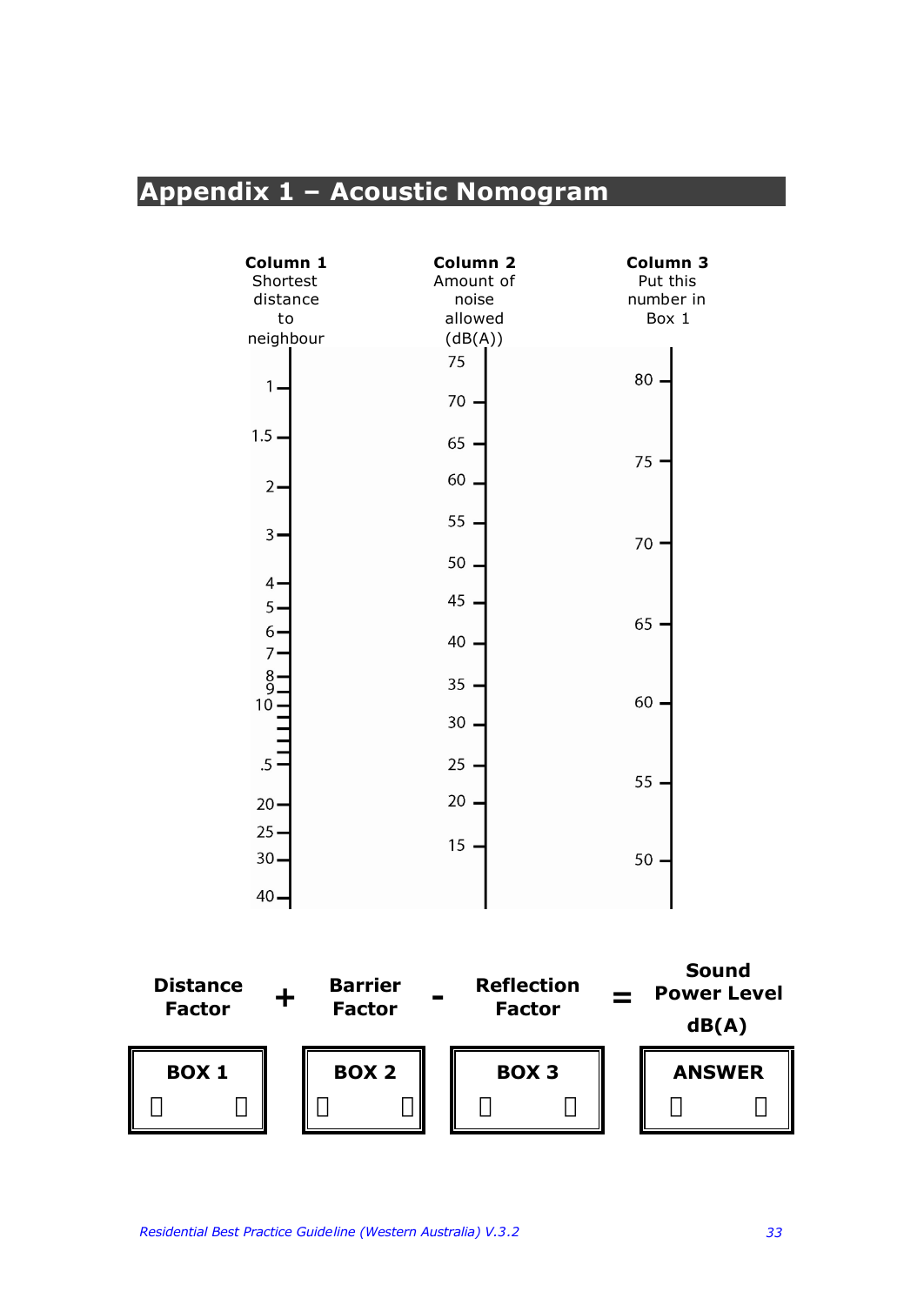# **Appendix 2 – Worked Example of Influencing Factor and Assigned Levels**

### **STEPS TO DETERMINE INFLUENCING FACTOR AND ASSIGNED LEVELS FOR A RESIDENTIAL PREMISES (illustrated in worked example below)**

- **Step 1** Obtain a council zoning map covering an area up to 500 metres from the receiving point;
- **Step 2** Draw two circles around the receiving point, of 100 metres and 450 metres radius;
- **Step 3** Work out the percentage of each circle taken up by Industrial and Commercial zonings. Note that the industrial and commercial areas in the inner circle are also counted in the outer circle
- **Step 4** Add up the percentages as follows:
	- I = (% industrial in small circle + % industrial in large circle)  $\times$  0.1
	- $C =$  (% commercial in small circle + % commercial in large circle) x 0.05
- **Step 5** Work out the Transport Factor as follows:
	- Major road  $(>15,000$  vehicles/day) in small circle, TF = 6
	- Major road in large circle,  $TF = 2$
	- For each secondary road  $(6,000 15,000$  vehicles/day in small circle,  $TF = 2$

Note: TF cannot be more than 6;

- **Step 6** Add I, C ad TF from steps 4 and 5 to obtain the influencing factor;
- **Step 7** Now fill in the table of assigned levels by adding the Influencing Factor to obtain the LA10, LA1 and LAmax assigned levels

### **SAMPLE CALCULATION OF ASSIGNED NOISE LEVELS FOR A RESIDENTIAL PREMISES**

The receiving point is a residence at the corner of Ewing Street and Davies Lane, Bentley.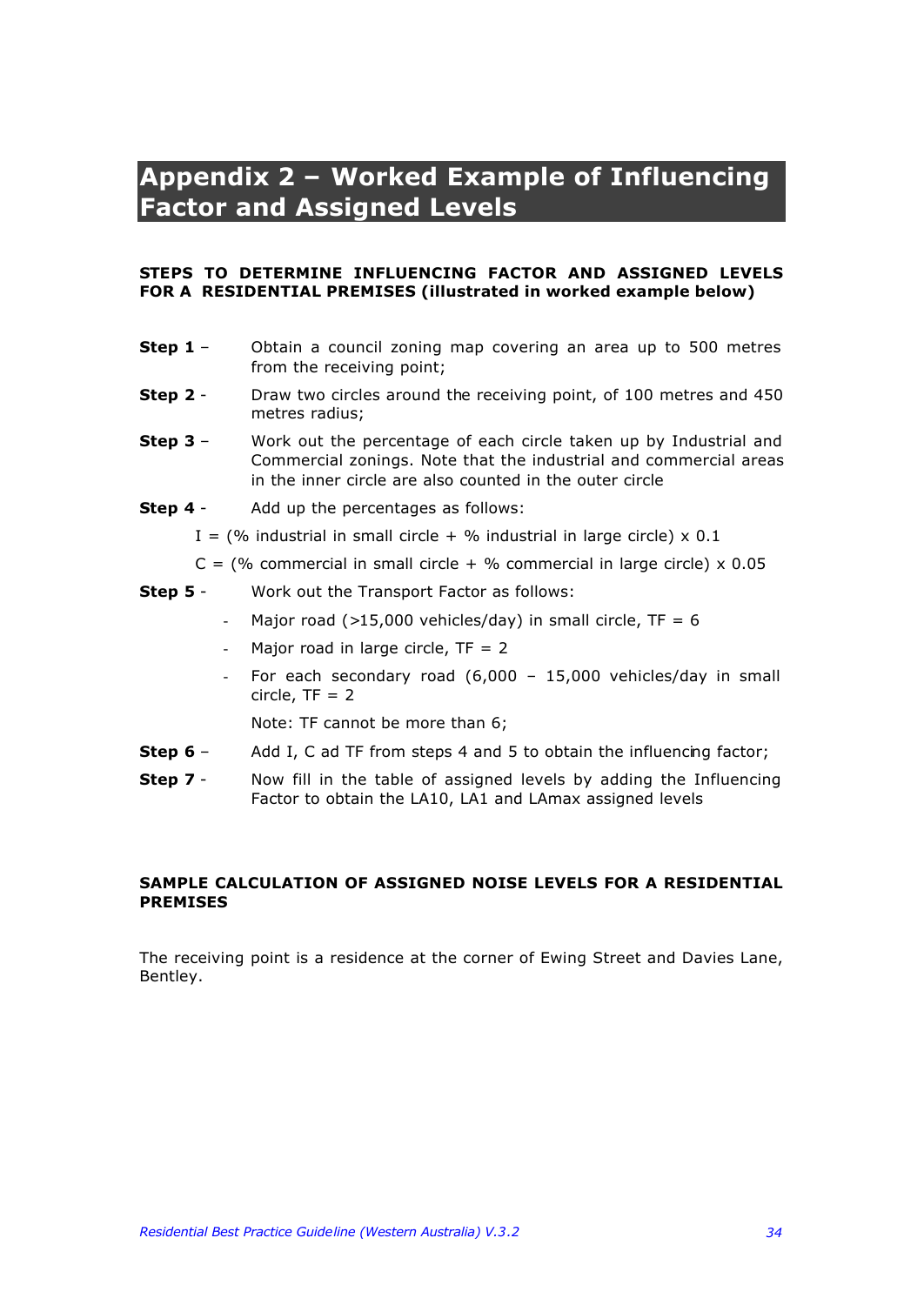

**Steps 1 and 2** - Obtain a zoning map and draw two circles around the receiving point, of 100 metres radius and 450 metres radius.

**Step 3** – Percentages of industrial and commercial zonings:

| % industrial in small circle | $= 20%$  |
|------------------------------|----------|
| % industrial in large circle | $= 34\%$ |
| % commercial in small circle | $= 15%$  |
| % commercial in large circle | $= 16\%$ |

Note: Bentley Hospital is considered to be commercial land, as it has more than 150 beds. See Appendix 3 for lists of types of premises.

### **Step 4** – Add Percentages

I = (
$$
\%
$$
 industrial small circle +  $\%$  industrial large circle) x 0.1  
=  $(20 + 34) \times 0.1$   
= 5.4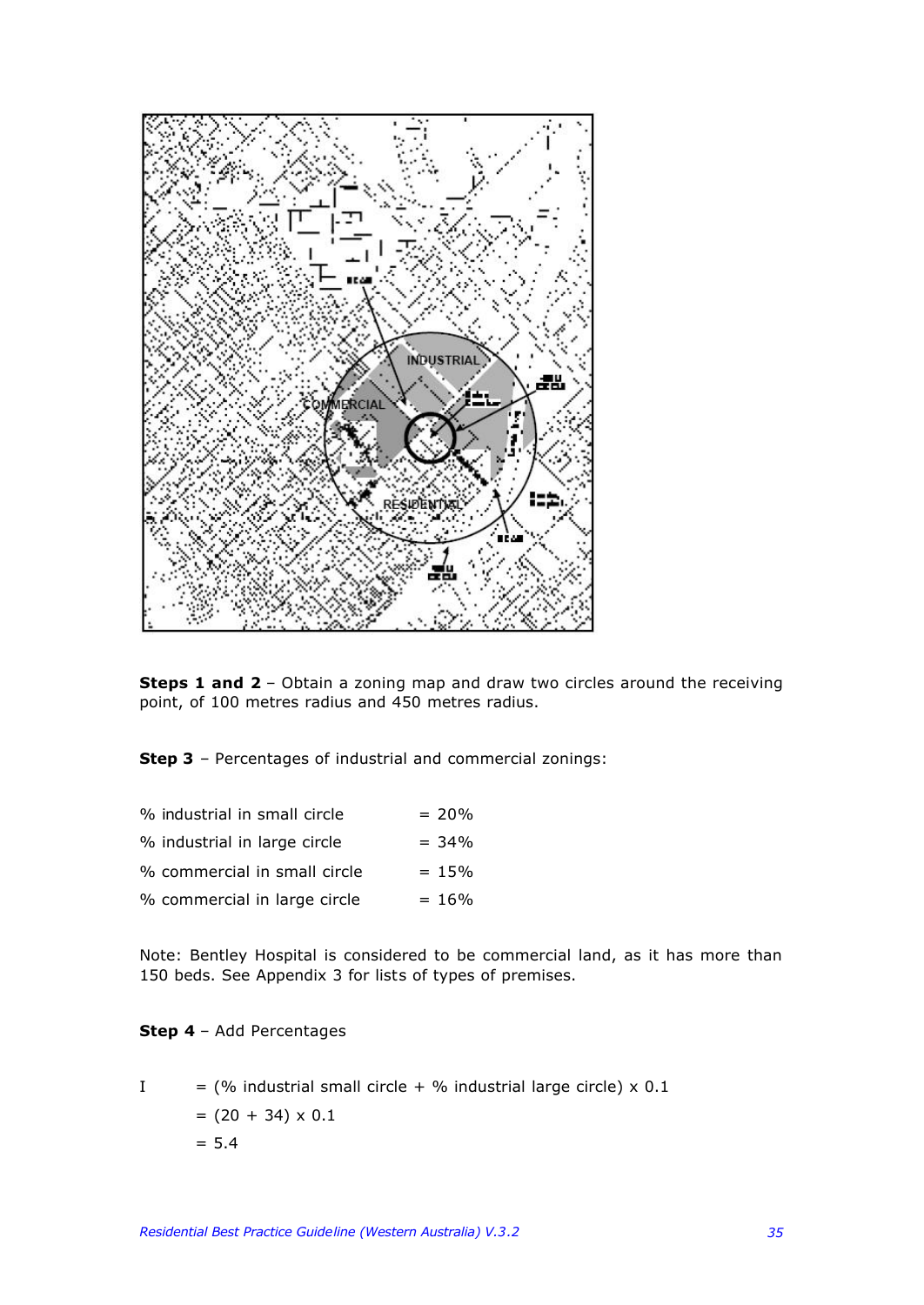$C =$  (% commercial small circle + % commercial large circle) x 0.05  $=$  (15 + 16)  $\times$  0.05  $= 1.5$ 

**Step 5** – Transport Factor

| Albany Highway: | 35,000 vehicles/day approximately |
|-----------------|-----------------------------------|
| Leach Highway:  | 39,000 vehicles/day approximately |

As there are major roads ( $>15,000$  vehicles/day) in outer circle - TF = 2

**Step 6** – Add I, C and TF to obtain Influencing Factor

| Influencing Factor | $= I + C + TF$                   |
|--------------------|----------------------------------|
|                    | $= 5.4 + 1.5 + 2$                |
|                    | $= 9$ (rounded to a full number) |

**Step 7** – Fill in the table of assigned levels by adding nine to the  $L_{A10}$ ,  $L_{A1}$  and LAmax assigned levels

| Time of day                                                                              | Noise level $(dB(A))$ |            |                   |  |
|------------------------------------------------------------------------------------------|-----------------------|------------|-------------------|--|
|                                                                                          | $L_{A10}$             | $L_{A1}$   | $L_{\text{Amax}}$ |  |
| 7am to 7pm                                                                               | 54                    | 64         | 74                |  |
| Monday to<br>Saturday                                                                    | $(45 + 9)$            | $(55 + 9)$ | $(65 + 9)$        |  |
| 9am to 7pm                                                                               |                       |            |                   |  |
| Sunday and public<br>holidays                                                            | 49                    | 59         | 74                |  |
| 7pm to 10pm<br>all days                                                                  | 49                    | 59         | 64                |  |
| 10pm on any day<br>to 7am Monday to<br>Saturday and 9am<br>Sunday and public<br>holidays | 44                    | 54         | 64                |  |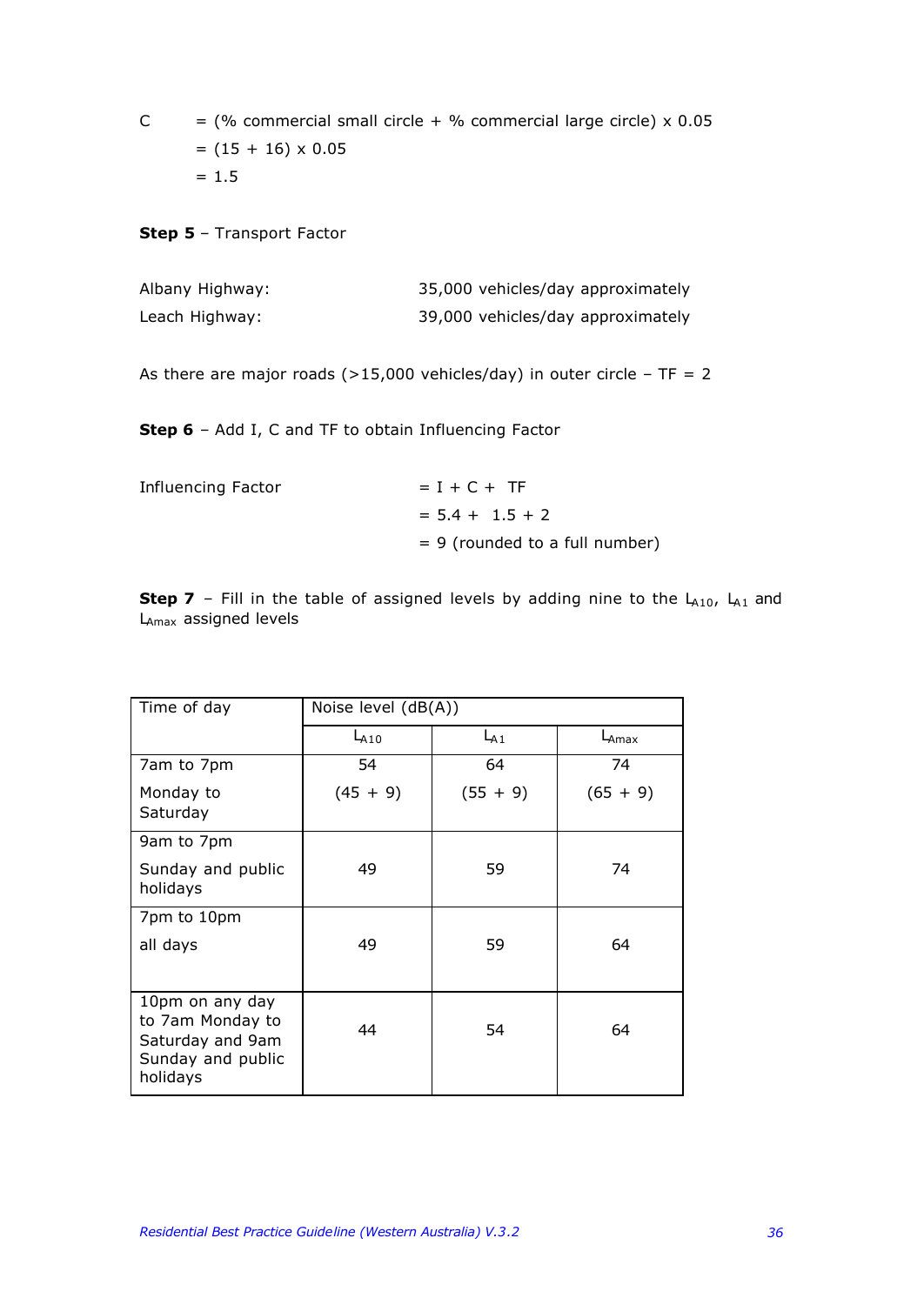# **Appendix 3 – Definition of Types of Premises**

### **Industrial and utility premises –**

- premises used for providing water, electricity, communications, etc
- premises used by aircraft or ships, as a freight yard or for passenger transport
- industrial premises
- mine sites and quarries
- waste disposal sites
- offices, grounds and caretakers' residences which are part of the above

### **Commercial premises**

- offices and retail shops
- premises in or from which meals or food are sold to the public
- service stations
- indoor amusement centres eg theatres
- outdoor amusement centres
- hotels which don't provide accommodation
- health centres
- hospitals with 150 beds or more
- centres for community meetings
- testing laboratories
- veterinary clinics, kennels and the like
- offices, grounds and caretakers' residences which are part of the above

### **Noise Sensitive Premises**

- premises occupied solely or mainly for residential or accommodation purposes
- rural premises
- caravan parks and camping grounds
- hospitals with less than 150 beds
- rehabilitation centres, care institutions and the like
- educational institutions
- premises used for public worship
- hotels which provide accommodation to the public
- premises used for aged care or child care
- prisons and detention centres
- any other premises not referred to above under industrial and utility or commercial premises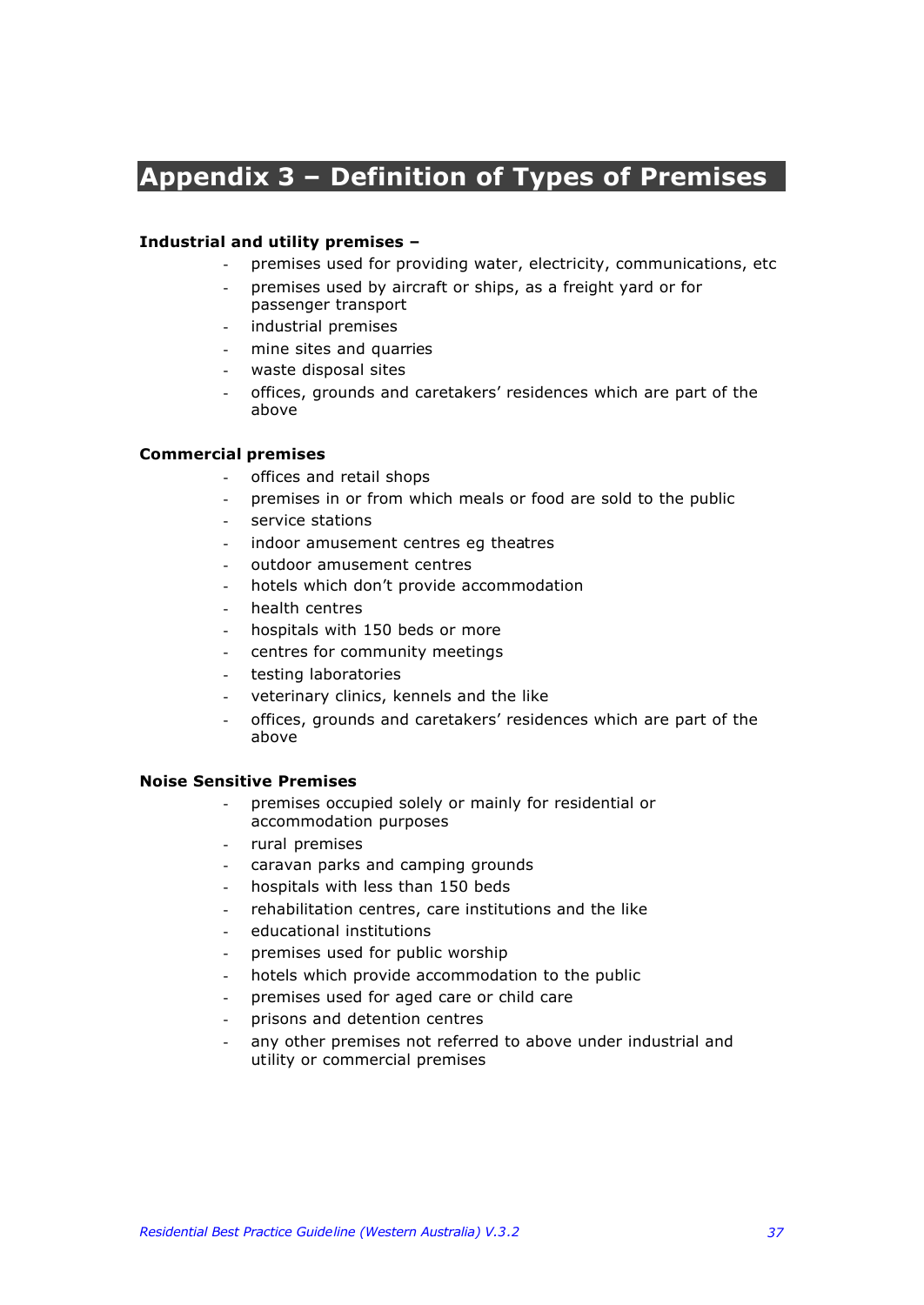# **Appendix 4 - Data Form**

This Data Form is intended to record the basis for calculations used by the Supplier to estimate the air conditioner capacity for a particular customer. It should be used with the AIRAH Residential Air Conditioning Best Practice Guideline and it should be left with the customer on completion of the installation.

|                         | Name                                                                 |                                                        |  |                  |                  |                  |                  |  |
|-------------------------|----------------------------------------------------------------------|--------------------------------------------------------|--|------------------|------------------|------------------|------------------|--|
|                         | <b>Address</b>                                                       |                                                        |  |                  |                  |                  |                  |  |
|                         | Address of Installation                                              |                                                        |  |                  |                  |                  |                  |  |
|                         | <b>Contact Details:</b>                                              | Phone:                                                 |  |                  |                  |                  |                  |  |
| <b>Customer Details</b> |                                                                      | Email:                                                 |  |                  |                  |                  |                  |  |
|                         | Date of Installation                                                 |                                                        |  |                  |                  |                  |                  |  |
|                         | Type of building<br>(eg Weatherboard, Brick etc.)                    |                                                        |  |                  |                  |                  |                  |  |
|                         | Internal design<br>temperatures                                      | Summer                                                 |  | °CDB             | °CWB             | Winter           | °CDB             |  |
|                         | External design<br>temperatures                                      | Summer                                                 |  | <sup>o</sup> CDB | <sup>o</sup> CWB | Winter           | <sup>o</sup> CDB |  |
|                         | Method used to calculate cooling load                                |                                                        |  |                  |                  |                  |                  |  |
| <b>Design Basis</b>     | Calculated cooling load                                              | GTH (kW)                                               |  | TSH (kW)         |                  | Air Flow (I/s)   |                  |  |
|                         | Calculated heating load                                              |                                                        |  |                  |                  |                  |                  |  |
|                         |                                                                      | GTH (kW)                                               |  |                  |                  | Air Flow $(1/s)$ |                  |  |
|                         | Estimated system size                                                |                                                        |  |                  |                  |                  |                  |  |
|                         | System selection (make &<br>model) at nominated design<br>conditions | GTH (kW)<br>Heating (kW)<br>TSH (kW)<br>Air Flow (I/s) |  |                  |                  |                  |                  |  |
| Equipment Selection     | (Other Comments)                                                     |                                                        |  |                  |                  |                  |                  |  |
|                         | Outside Unit Sound Power Rating:<br>dB(A)                            |                                                        |  |                  |                  |                  |                  |  |
|                         | Calculated Outside Sound Pressure Level:<br>dB(A)                    |                                                        |  |                  |                  |                  |                  |  |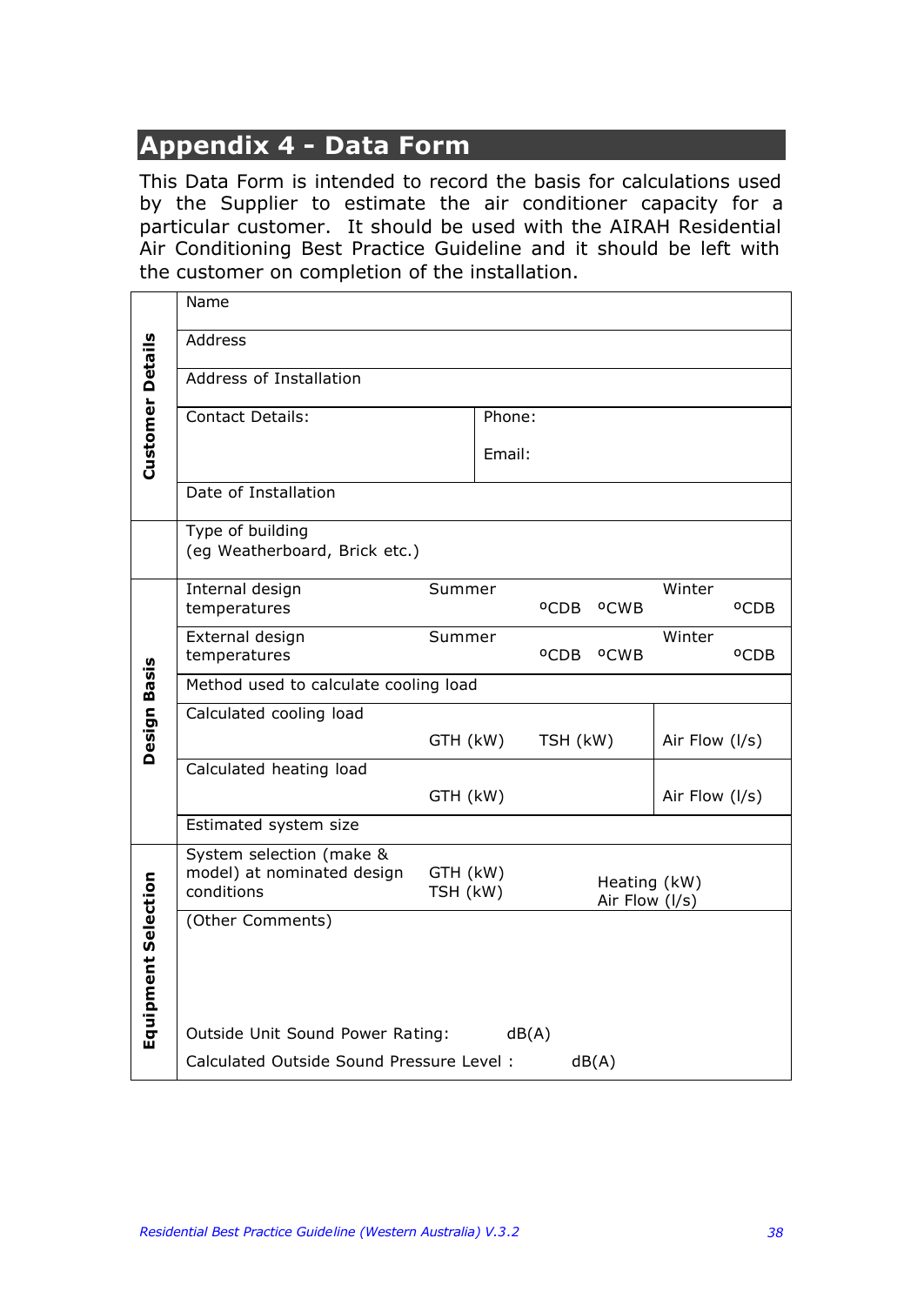| Room 1 & Name<br>Room 2 & Name<br>Size of room (eg<br>Size of room (eg<br>$10m^2$ )<br>$10m^2$ )<br>Insulation (eg<br>Insulation (eg<br>batts)<br>batts)<br>Primary aspect (eg<br>Primary aspect (eg<br>Details of Room(s)<br>of Room(s)<br>North)<br>North)<br>People &<br>People &<br>Equipment<br>Equipment<br>Details<br>(eg 3 people, 1<br>(eg 3 people, 1<br>kW)<br>kW)<br><b>External shading</b><br>External shading<br>(eg none)<br>(eg none)<br>Windows A x B<br>Windows A x B<br>Internal shading<br>Internal shading<br>eg blinds<br>eg blinds<br>Room 3 & Name<br>Room 4 & Name<br>Size of room (eg<br>Size of room (eg<br>$10m^2$ )<br>$10m^2$ )<br>Insulation (eg<br>Insulation (eg<br>batts)<br>batts)<br>Primary aspect (eg<br>Primary aspect (eg<br>Room(s)<br>om(s)<br>North)<br>North)<br>2<br>People &<br>People &<br>$\mathfrak{b}$<br>$\sigma$<br>Equipment<br>Equipment<br><b>Details</b><br>Details<br>(eg 3 people, 1<br>(eg 3 people, 1<br>kW)<br>kW)<br>External shading<br>External shading<br>(eg none)<br>(eg none)<br>Windows A x B<br>Windows A x B<br>Internal shading<br>Internal shading<br>eg blinds<br>eg blinds |  |  |  |
|--------------------------------------------------------------------------------------------------------------------------------------------------------------------------------------------------------------------------------------------------------------------------------------------------------------------------------------------------------------------------------------------------------------------------------------------------------------------------------------------------------------------------------------------------------------------------------------------------------------------------------------------------------------------------------------------------------------------------------------------------------------------------------------------------------------------------------------------------------------------------------------------------------------------------------------------------------------------------------------------------------------------------------------------------------------------------------------------------------------------------------------------------------|--|--|--|
|                                                                                                                                                                                                                                                                                                                                                                                                                                                                                                                                                                                                                                                                                                                                                                                                                                                                                                                                                                                                                                                                                                                                                        |  |  |  |
|                                                                                                                                                                                                                                                                                                                                                                                                                                                                                                                                                                                                                                                                                                                                                                                                                                                                                                                                                                                                                                                                                                                                                        |  |  |  |
|                                                                                                                                                                                                                                                                                                                                                                                                                                                                                                                                                                                                                                                                                                                                                                                                                                                                                                                                                                                                                                                                                                                                                        |  |  |  |
|                                                                                                                                                                                                                                                                                                                                                                                                                                                                                                                                                                                                                                                                                                                                                                                                                                                                                                                                                                                                                                                                                                                                                        |  |  |  |
|                                                                                                                                                                                                                                                                                                                                                                                                                                                                                                                                                                                                                                                                                                                                                                                                                                                                                                                                                                                                                                                                                                                                                        |  |  |  |
|                                                                                                                                                                                                                                                                                                                                                                                                                                                                                                                                                                                                                                                                                                                                                                                                                                                                                                                                                                                                                                                                                                                                                        |  |  |  |
|                                                                                                                                                                                                                                                                                                                                                                                                                                                                                                                                                                                                                                                                                                                                                                                                                                                                                                                                                                                                                                                                                                                                                        |  |  |  |
|                                                                                                                                                                                                                                                                                                                                                                                                                                                                                                                                                                                                                                                                                                                                                                                                                                                                                                                                                                                                                                                                                                                                                        |  |  |  |
|                                                                                                                                                                                                                                                                                                                                                                                                                                                                                                                                                                                                                                                                                                                                                                                                                                                                                                                                                                                                                                                                                                                                                        |  |  |  |
|                                                                                                                                                                                                                                                                                                                                                                                                                                                                                                                                                                                                                                                                                                                                                                                                                                                                                                                                                                                                                                                                                                                                                        |  |  |  |
|                                                                                                                                                                                                                                                                                                                                                                                                                                                                                                                                                                                                                                                                                                                                                                                                                                                                                                                                                                                                                                                                                                                                                        |  |  |  |
|                                                                                                                                                                                                                                                                                                                                                                                                                                                                                                                                                                                                                                                                                                                                                                                                                                                                                                                                                                                                                                                                                                                                                        |  |  |  |
|                                                                                                                                                                                                                                                                                                                                                                                                                                                                                                                                                                                                                                                                                                                                                                                                                                                                                                                                                                                                                                                                                                                                                        |  |  |  |
|                                                                                                                                                                                                                                                                                                                                                                                                                                                                                                                                                                                                                                                                                                                                                                                                                                                                                                                                                                                                                                                                                                                                                        |  |  |  |
|                                                                                                                                                                                                                                                                                                                                                                                                                                                                                                                                                                                                                                                                                                                                                                                                                                                                                                                                                                                                                                                                                                                                                        |  |  |  |
|                                                                                                                                                                                                                                                                                                                                                                                                                                                                                                                                                                                                                                                                                                                                                                                                                                                                                                                                                                                                                                                                                                                                                        |  |  |  |
|                                                                                                                                                                                                                                                                                                                                                                                                                                                                                                                                                                                                                                                                                                                                                                                                                                                                                                                                                                                                                                                                                                                                                        |  |  |  |
|                                                                                                                                                                                                                                                                                                                                                                                                                                                                                                                                                                                                                                                                                                                                                                                                                                                                                                                                                                                                                                                                                                                                                        |  |  |  |
|                                                                                                                                                                                                                                                                                                                                                                                                                                                                                                                                                                                                                                                                                                                                                                                                                                                                                                                                                                                                                                                                                                                                                        |  |  |  |